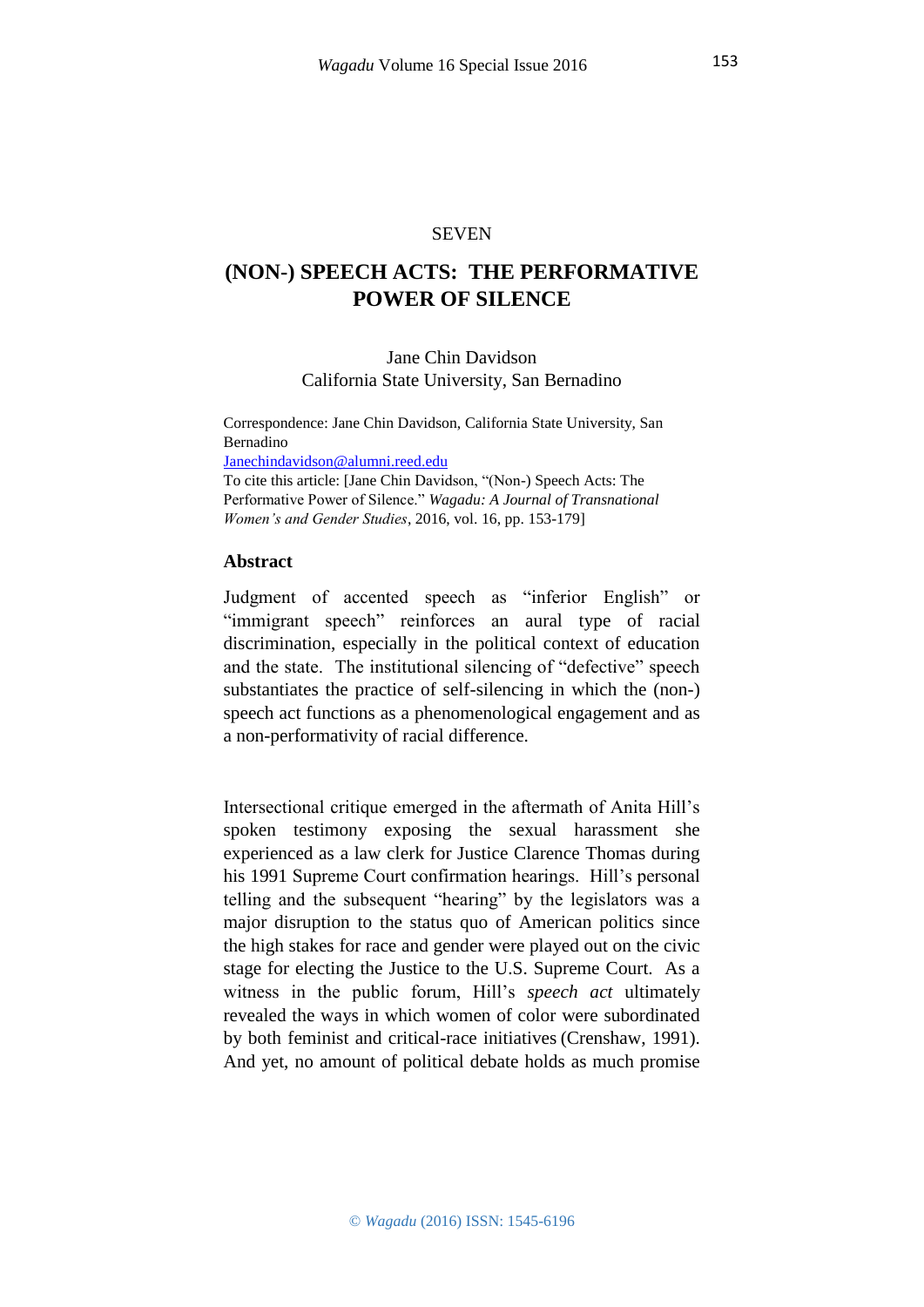for the cause of civil rights as confirming a judge who embodies the raced subject himself, who potentially speaks on behalf of the non-white constituency. Twenty-five years later, however, Justice Thomas's speech act in *not* speaking during his term on the bench has garnered the most attention, posing the question as to why he has been largely silent (Cohen, 2013; Liptak, 2013; McGough, 2014). In order for legal debate to occur, deliberations of the Supreme Court must be conducted through the spoken word; and thus, Thomas's withholding from oral arguments since 2006 is considered a remarkable period of silence. He made news in 2013 when he finally spoke out in court, although his brief remark was inaudible overall: his utterance, "well – he did not," was the fragment recorded in the court transcript (Liptak, 2013; McGough, 2014). Thomas's influence on the legislative process is now historicized by the event of his *non-speech act*, his *not* giving voice to his constituents as the second African-American Justice to be confirmed in the history of the Court. Jacques Derrida (1992, p.13) explains that the role of speech constitutes the "very emergence of justice and law, the founding and justifying moment that institutes law implies a performative force, which is always an interpretative force."

In addressing "Difference that makes no Difference" for this special issue of *Wagadu*, the "(non-)speech act" provides another context for reviewing the non-performativity of intersectionality and diversity, particularly within the political economy of state institutions, civic forums and education. The important outcome of Hill's testimony was the development of intersectionality and Kimberlé Crenshaw's exposure of the absence of advocacy for women of color (Adewunmi, 2014). The (non-)impact of Hill's speech act on both legislative and judicial institutions was highly influential in the 1990s feminist discourse, and twenty-five years later, a return to this longstanding civic context for analyzing speech and power shifts the focus toward Thomas's inexplicable silence on the Supreme Court bench. The (non-)speech act constitutes the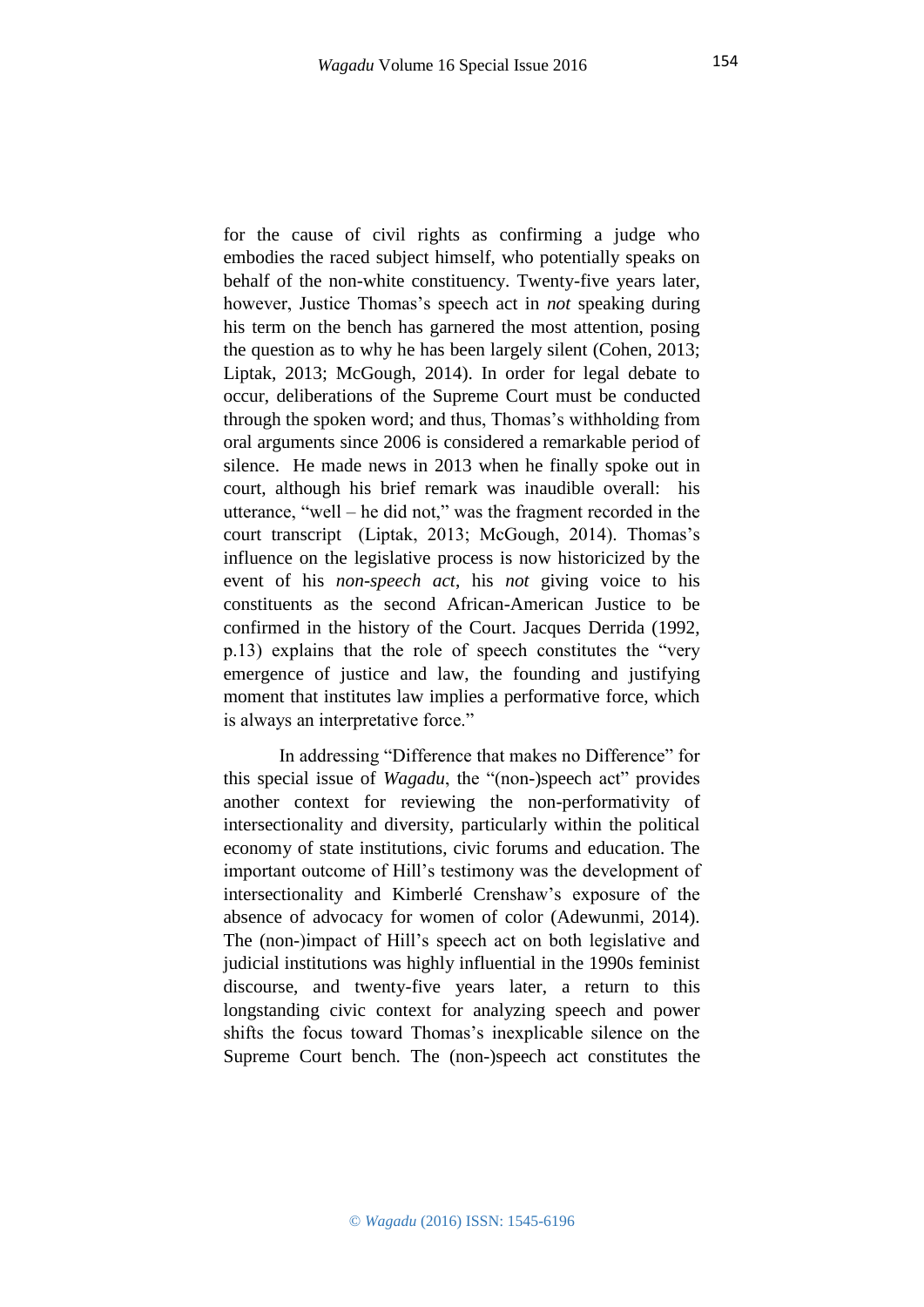negative properties of the speech act, the opposite of J.L. Austin's emphasis on the contractual "I do, I swear" of performative utterances that are ritually and socially conventional and yet function as legally binding acts within the civic institution (Austin, 1962). Based on the expansion of the meaning of the speech act, defined by utterances, illocutionary force, and the "need to be heard," the aim of this study is to investigate institutional silencing in relation to self-silencing as exemplified by Thomas.

In the broader scope of *silencing acts*, the detrimental effects can be examined by looking at judgments of racial and sexual biases found in educational processes that are ultimately legislated state processes. A clear public case for examining institutional silencing emerges with the recent elimination of the voice given to Mexican-Americans under Arizona's 2010 House Bill 2281. The bill not only prohibits public schools from teaching material focused on a particular ethnic group, but also removes Spanish-speaking teachers with "heavy accents" from their teaching positions in Arizona schools (Jordan, 2010). The legislation of accented speech has brought exposure and attention to a particular instrumentalization of the silencing act. Linguists have conducted studies in the aftermath of Arizona's ruling revealing the racially determined biases and judgments toward "immigrant accents" attributed to primarily Mexican and Asian-American speakers. Accented speech involves a greater range of impacts and associations for defining the (non- )speech act. When viewed in the greater institutional context, the silencing of accented speech is at once a phenomenological *and* a juridical act.

Inspired by Sara Ahmed's definition of "diversity work as a practical phenomenology" (Ahmed, 2012, p.173), this study on the (non-)speech act contributes to research on performance theory and feminist materialism as a development of linguistics and philosophy. Ahmed's reading of phenomenology engages Husserl's reorientation of the "worldly" as a conception of philosophy that moves away from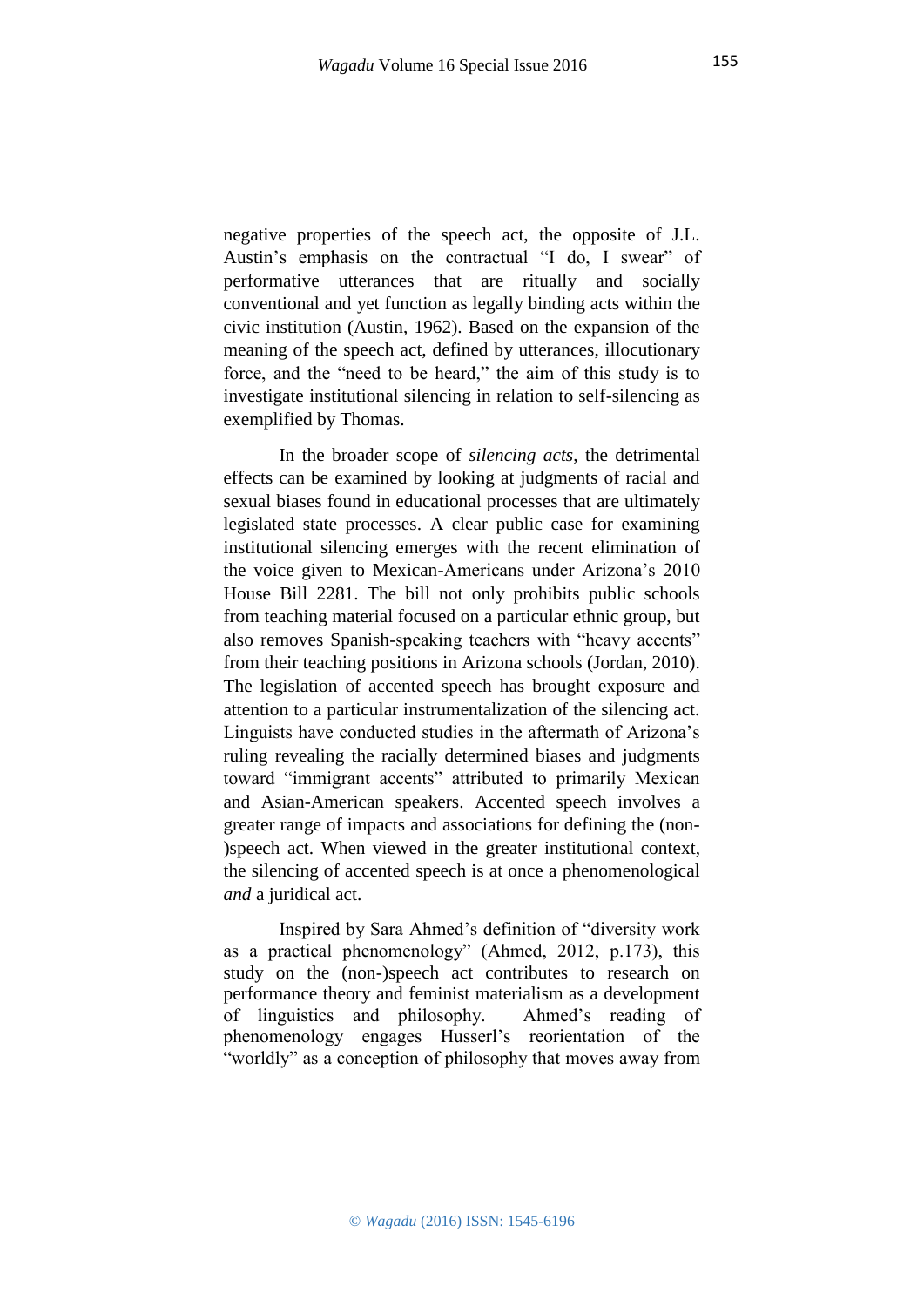simply a "reflection on the world" towards a theory that actually transforms existence. She adds to this philosophical equation "the Marxist understanding" in which "the point of intellectual labor" is to change the world and not simply to interpret the world (ibid., p.174). The new approach to feminist materialism recognizes the ways in which performances of language – in relation to race, gender, and sexuality – affect material consequences. For instance, Ahmed visualizes the frustrating efforts that diversity workers endure by describing the "physical and emotional labor of 'banging your head against a brick wall'" in her reconceptualization of the metaphorical "wall" that constitutes a material "barrier that is solid and tangible in the present, a barrier to change as well as to the mobility of some, a barrier that remains invisible to those who can flow into the spaces created by institutions." (Ahmed, 2012, p.175) Likewise, the rhetorical use of the "wall" by Donald Trump in his 2016 campaign promise to "build a great, great wall" along the Mexico-U.S. border illustrates Ahmed's materialist barrier as one that circumscribes the Mexican immigrant through the stereotype of "drugs, crime, and rapists" (what Trump asserts his wall will keep out) (Gabbatt*,* 2015). According to Diana Coole and Samantha Frost, the paradoxical distinction of "immaterial things" such as "language, consciousness, subjectivity, agency, mind, soul," expands the new materialist category that also includes "imagination, emotions, values, [and] meaning" (2010, p.2). Today's feminist materialism has moved on from the 1990s debates instigated by Marxist critics such as Martha Nussbaum and Nancy Fraser (Fraser, 1990; Nussbaum, 1999) who contested the poststructuralist approaches often attributed to Judith Butler's feminist performance theory (Butler, 1988). As Nussbaum asserts, Butler's theorizing of speech acts, psychic life and gender performance tells women that "they need not work on changing the law, or feeding the hungry, or assailing power through theory harnessed to material politics" (1999, p.45). But after Gayatri Chakravorty Spivak acknowledged the way in which the "silence" of the subaltern is dominated by "the ruling" class 'in and by words' [*par la parole*]," the impact of "immaterial things" can no longer be denied (Spivak, 1988, p.68). Spivak had deftly conveyed the idea that when the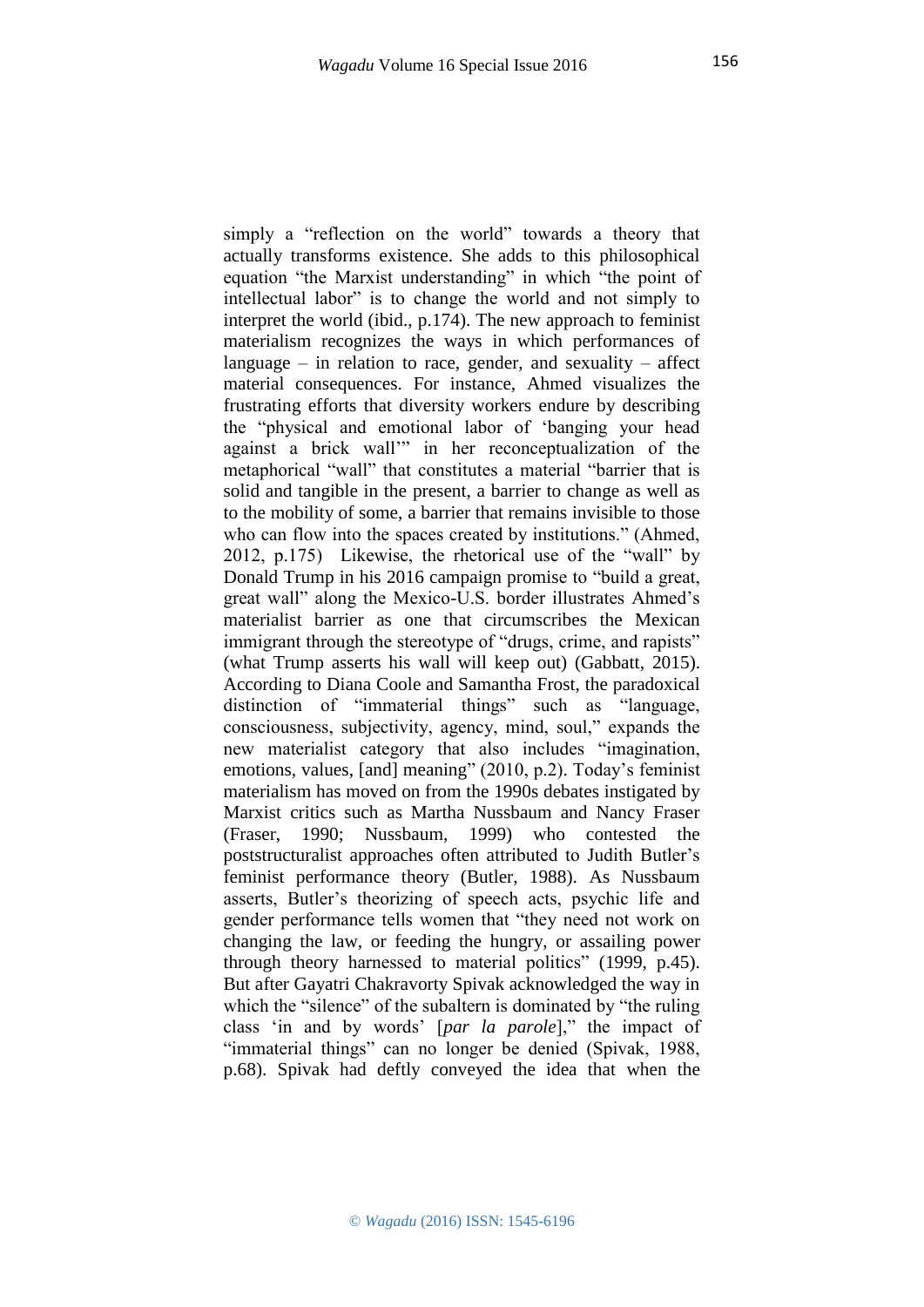subaltern has no voice or history, all that remains is biographical telling to ascertain subjectivity and agency. As this study on the (non-)speech act aims to show, judgments of speech and its legislation have great and formidable impact on the material lives of raced and immigrant subjects as intersectional subjects.

As such, this paper identifies, examines, and theorizes the (non-)speech act in three different ways. Firstly, the *institutional silencing* legislated by the Arizona House bill provides an educational example for exposing the judgments of accented speech as "defective" speech in the determination of racial difference. The silencing of "immigrant speech" is yet another method for surveilling the territorial borders that exclude the immigrant subject by discriminating against those deemed as un-American under the "illegal immigrant" stereotype. As Butler emphasizes, it is the "binding character of legal language" in the performance of laws delimiting the rights of a discriminated group that has the potential to "redouble that injury in the service of injustice." (Butler, 1996, p.216) Secondly, an examination of the strategy of *self-silencing* as a form of (non-)performativity of race and gender through the (non-)speech act reveals the impact of certain educational processes. The performance of self-silencing is a method of negotiating the institutional norm, particularly as a response to institutional silencing. In his 2007 autobiography, *My Grandfather's Son*, Justice Thomas reveals the way in which his own rural Southern speech was considered as defective speech by his high school teacher in Catholic school, a determination that affected his ability to speak thereafter in the classroom (and ostensibly on the Supreme Court bench much later) (Thomas, 2007). The biographical and the institutional provides a context for uncovering the silencing act, as confirmed by Thomas's explanation of his experiences growing up in all-white Catholic schools. The strategy of "keeping quiet" constitutes the instrumentalization of the silencing act, which secures the assigned place for people of color in exclusively white institutions. Lastly, the concluding examination of this paper looks to the expressive work of poetry that offers a method of resistance against repressions of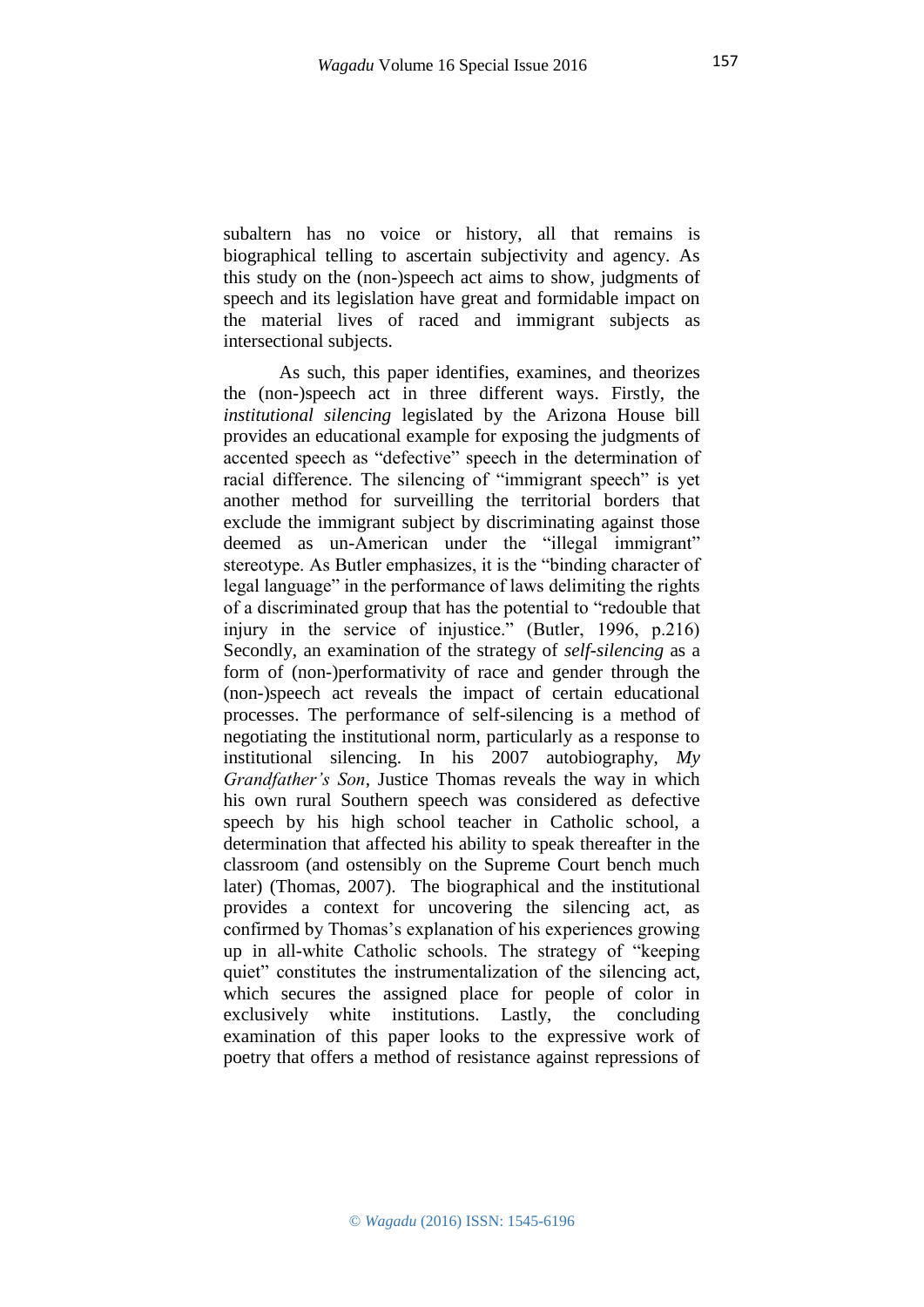accented voice. In the work of poet Marilyn Chin, immigrant speech is valorized through the recognition and repetition of language, particularly when delivered through the oral tradition. Always biographical in its oral practice, poetry conceptualizes Austin's "doing things with words" in a way that elucidates the a priori condition of phenomenology in the speech act (Austin, 1962). As the vehicle for the poet's subjectivity and agency, Chin's performance functions as a feminist materialist model of empowerment for the female immigrant subject. As Coole and Frost argue, "materiality is always something more than 'mere' matter: an excess, force, vitality, relationality, or difference that renders matter active, self-creative, productive, unpredictable…a materiality that materializes, evincing immanent modes of self-transformation that compel us to think of causation in far more complex terms" (2010, p.9). Here, the practical phenomenology of poetry is contingent on the performance of the speaking poet who ultimately conveys the experiences of the material body, and in Chin's case, the Chinese female subject.

In the dynamic that can only be attested to by people of color, institutional silencing and self-silencing often does not appear to exist outside of personal experience, and the disavowal of difference remains the problem to overcome. Biographical testimony functions as the forum where the silences of the silencing act are broken in terms of providing evidence for the inherent biases of the institutional norm. Derrida's *Otobiographies,* his study on "'academic freedom,' the ear, and autobiography," is therefore useful for my analysis of accented speech and the (non-)speech act. Derrida's phenomenology of the 'ear,' presented in seemingly disparate contexts of academic freedom and autobiography, appears entirely cohesive and relevant through his review of Nietzsche's lecture *On the Future of Our Educational Institutions* (1872) – a work he describes as "a modern critique of the cultural machinery of the State and of the educational system" (Derrida, 1985, p.33). The biographical constitutes the difference between what is being said and the final determination of what is being heard in regards to accented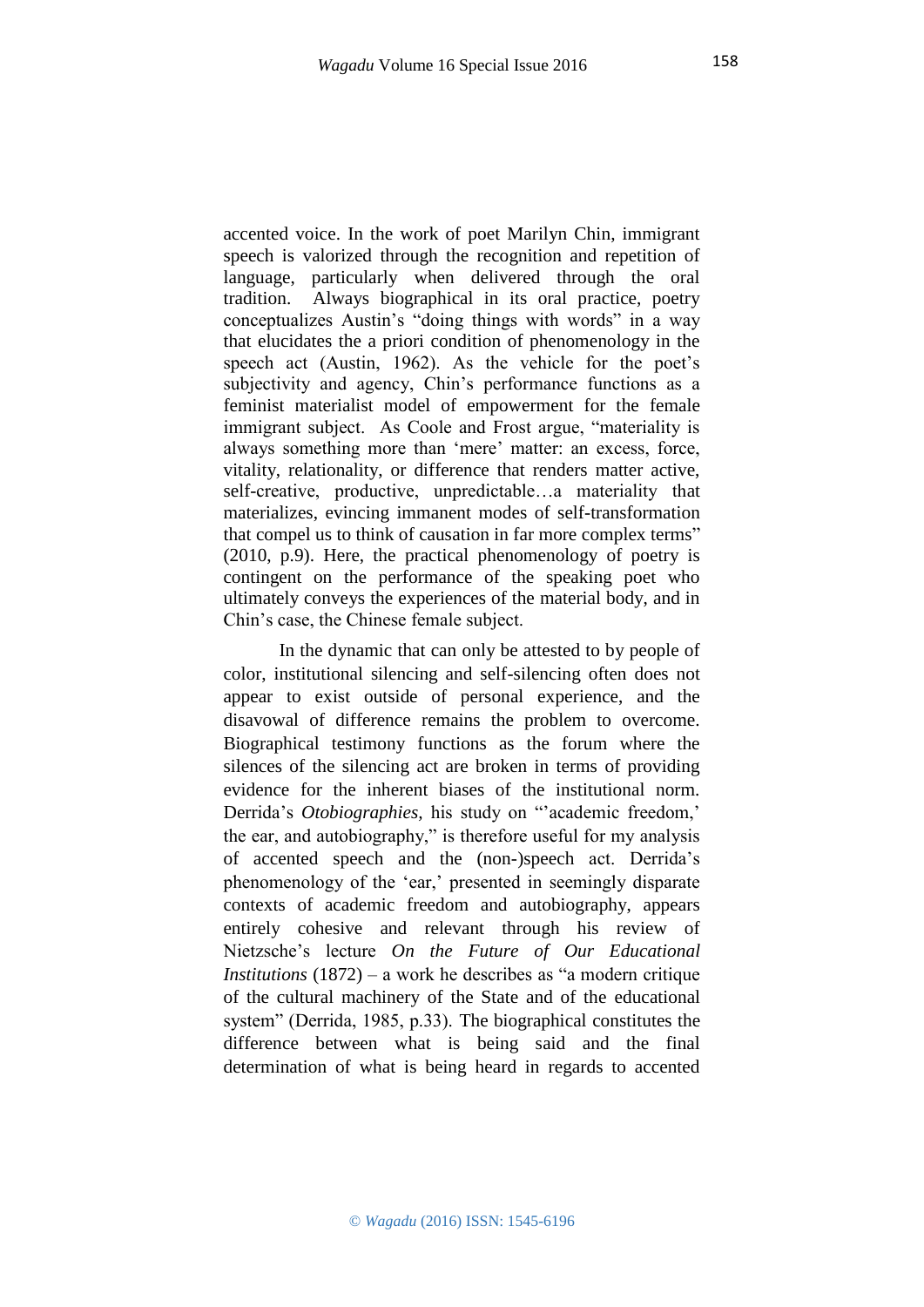speech as racialized speech. And as exemplified by Hill so long ago, autobiographical testimony continues to be the most prominent accounting of experiences of sexual or racial discrimination within the civic institution.

# **Institutional Silencing: Phenomenological and Juridical Acts**

In her book *On Being Included,* Ahmed defines an activist process that "does not simply generate knowledge *about*  institutions" but does so "in the process of attempting to transform them" (Ahmed, 2012, p.173). Ahmed's study acknowledges the phenomenological encounters that pertain to the specific experiences of women of color who must navigate within the academic institution. Her goal in understanding "institutions *as* formations" also distinguishes the aims for the first part of this essay, seeking to acknowledge and to comprehend the political function of institutional silencing (ibid., p.173). As shown by the case study of Arizona's targeting of the "immigrant accent" in association with Thomas's rural Southern accent impacting his high school experience, the judgment of racialized speech in the academic institution determines a far greater outcome for American society. The Arizona Department of Education's banning of Spanish-speaking teachers with "heavy accents" in 2010 was enacted under cover of the federal No Child Left Behind Act, and the new requirements for assessing English language fluency provided the reason for firing accented teachers who held positions in the schools (Jordon, 2010; Lavon Hanna and Allen, 2012). The policy is inseparable from the elimination of the voice given to Mexican-American history enacted by Arizona House Bill 2281, forbidding public schools from teaching certain materials focused on a particular ethnic group. The censuring of accented speech instantiates a significantly greater determination than just the surveillance of "correct English" within the academic institution. Rather, it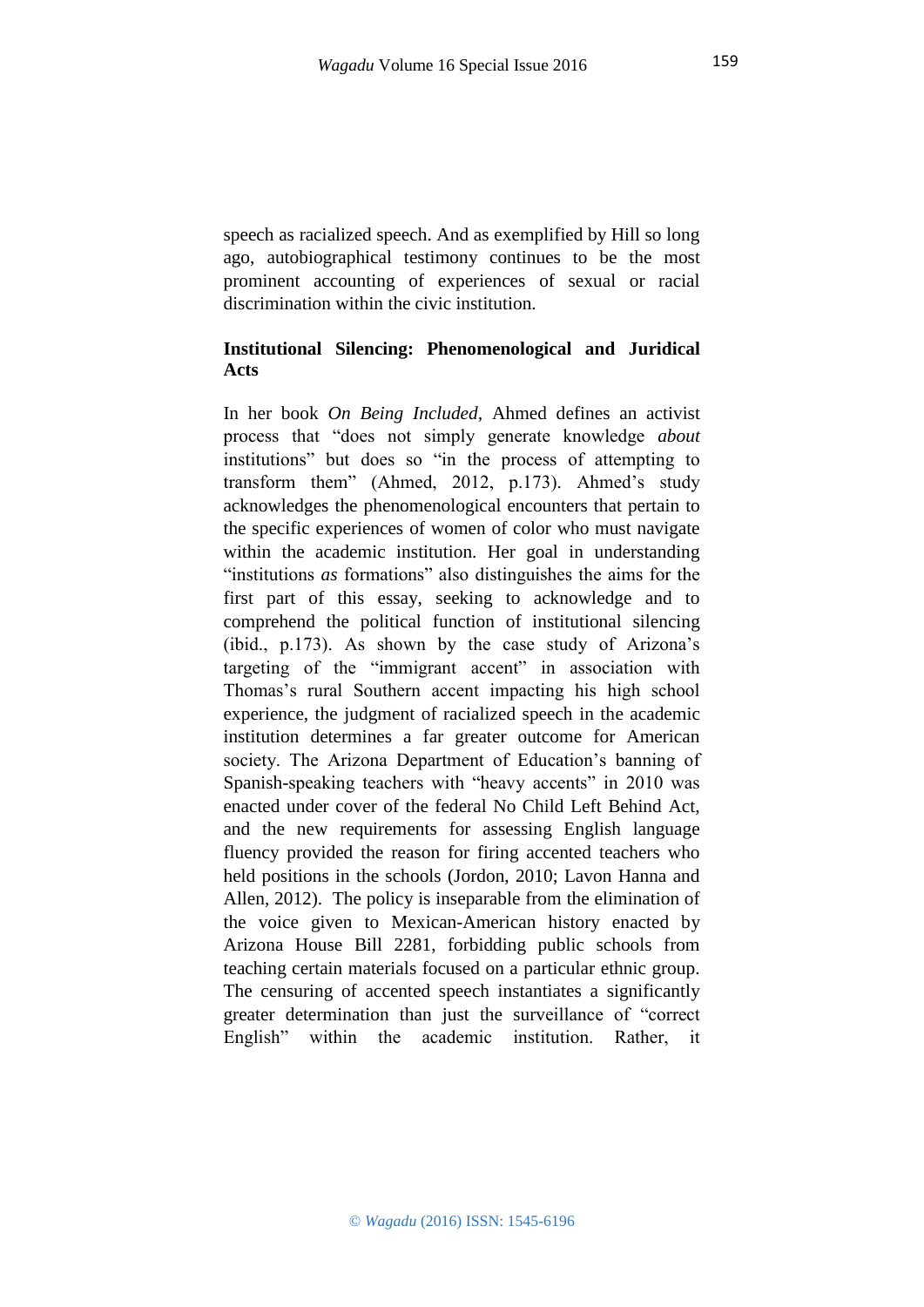substantiates the "defectiveness" of certain accents judged as inferior speech.

The important problem raised by Arizona's (non-) speech act is in legislating and confirming "defective" speech as a deliberation of the raced body as a whole, wherein accented speech is an extension of the "disfigurements" of skin. Rey Chow provides the illustrative example of the discrimination of the "brown and yellow offshore call-center agents" whose speech is inextricable from skin color: "is not the voice de facto an (objectified, artefactual) exterior and surface, not unlike the skin, on which is now inscribed an explicit demand, left over from an unequal historical relation?" (2014, p. 9) Chow goes on to question the rejection of the corporeality of these phone-representatives who "must adapt their bodies – the shapes of their mouths, their lips, their teeth, and their tongues as well as their vocal cords – to the manner of self-expression deemed acceptable by North American and other English-speaking customers, are not their skin tones also disfigurements, the defective corrections of what is already deemed defective?" (ibid.) The impact of this kind of judgment, also enacted by Arizona legislation, is especially detrimental to school-age students, particularly since it is administered by the state educational system. The institutionalizing of the non-accented norm is meant to reinforce the greater mandate for English-only rather than bilingual instruction in Arizona public schools.

This type of institutional discrimination is an insidious problem and its impact is hard to address. The measuring of the enforced silences of Mexican Americans, like the confirmation of absences, is not an action that can be verified when evaluating the educational system. Ahmed's metaphor for the institutional "brick wall" can elucidate the problem more clearly through the new materialist approach for making visible and physical the process of interpellation. Ahmed illustrates the instrumentality of the brick wall by acknowledging the material force of the otherwise invisible object of the social norm that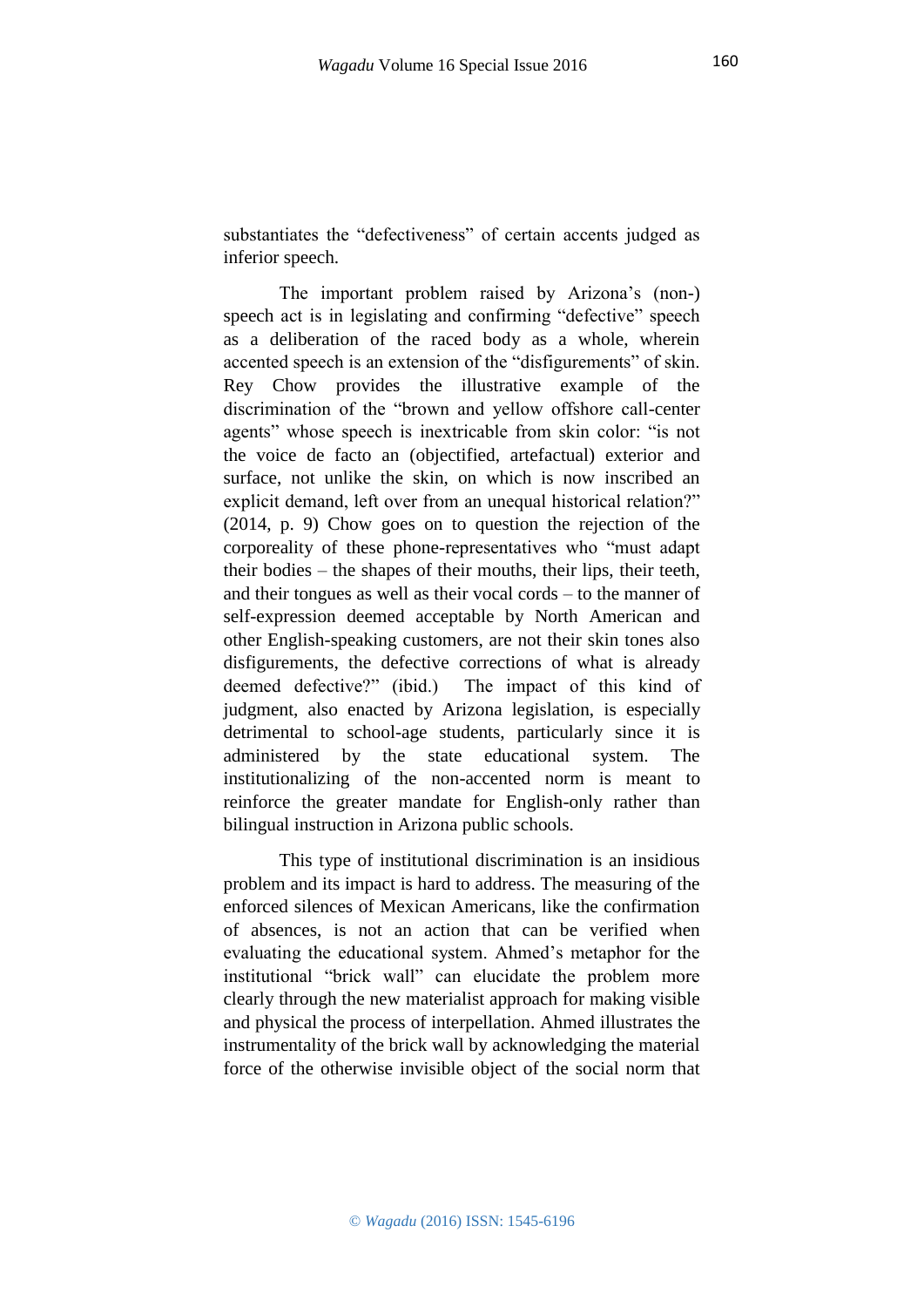people of color come up against: "(you are brown, stop!)"; but "to those who do not come against it, the wall does not appear – the institution is lived and experienced as 'yes' as being open, committed and diverse" (Ahmed, 2012, p.174). The invisible forms of oppression (deceptively untraceable) are rendered more tangible through the visualization of the wall, one that realizes the materiality of the (non-)speech act – the unspoken, "you are brown, stop," constitutes the object and aim of the embodied exchange of racism.

The overt legislation in Arizona exposes the silencing wall as one of many metaphorical and physical walls that police the borders of immigrant life. As verified in the aftermath of Arizona's enforcement of fluency standards, the legislated prohibition of accent is yet another form of political silencing that has little to do with education proper. Studies by linguists and social theorists have now shown that Arizona's initiative has no basis in measurable learning since there is no proven evidence that foreign accents can deter fluency in a particular language. More disturbing is the fact that the criteria itself for evaluating teachers for accent cannot be supported since there are no formal federal or state policies, no exact standards for evaluating teacher accent in relation to English fluency. As shown in the conclusive research by Patricia Lavon Hanna and Ann Allen (2012, p.718), the "ADE [Arizona Department of Education] has offered no clear explanation about why it interprets fluency as accent"; rather, the teachers had already proven their qualifications by passing the state's rigorous exams for educational licensing, completing preparatory programs, and achieving their degrees from accredited universities. The intelligibility of accented speech can only be judged subjectively but when considered in association with House Bill 2281, prohibiting the teaching of ethnic studies, Arizona's institutional silencing appears solely as racially determined. The act of silencing through the surveillance of Mexican-American speech appears to be used primarily as an instrument for maintaining political power.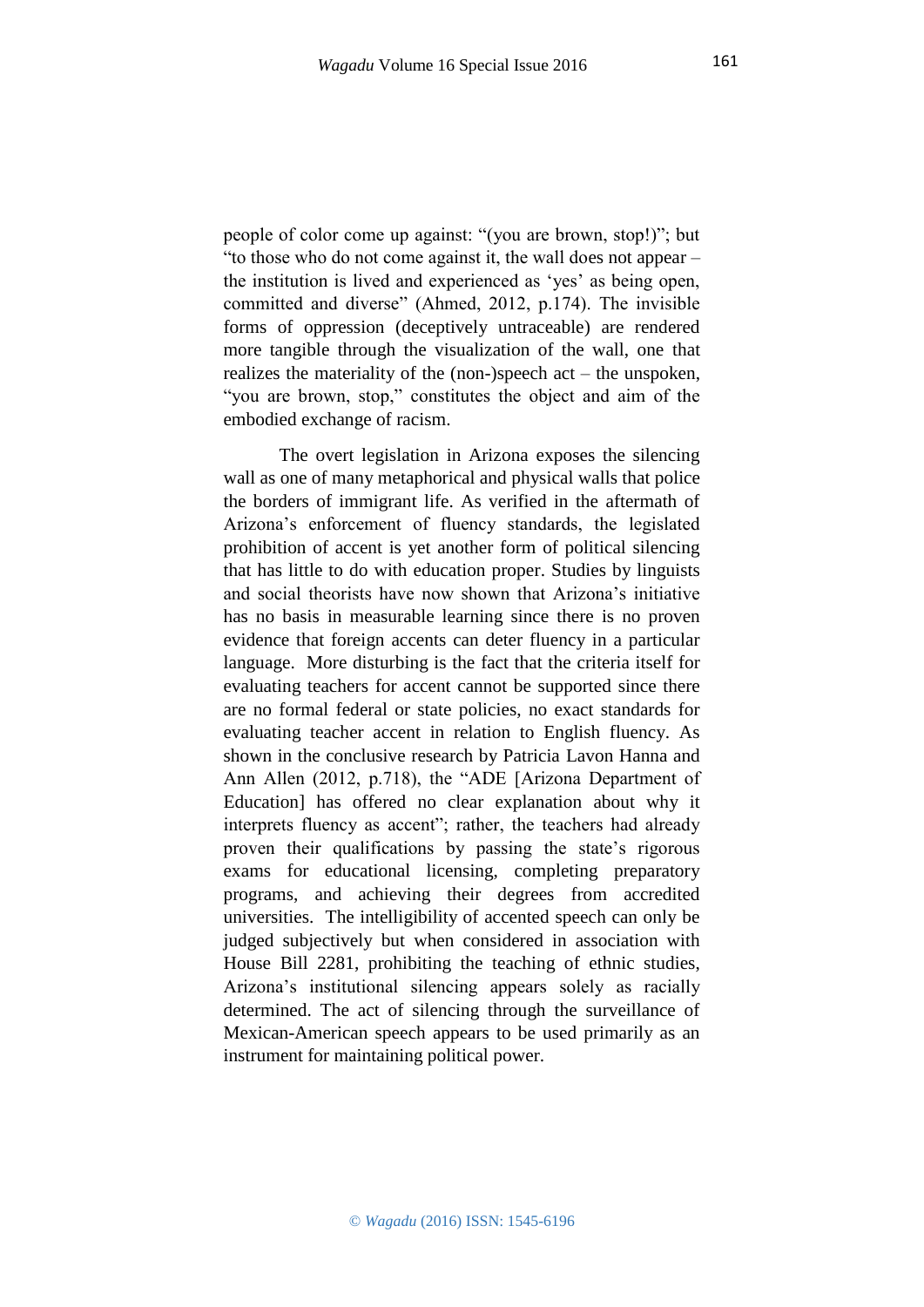Arizona's regulation of Mexican-American voice, speech, language, and history can therefore be construed as a concerted effort in the anti-immigration goal of policing state borders. In this way, the destinational structure of hearing erects a wall that might be as effective and more of a barrier than the 1.2 billion dollar, 700-mile double-layered fencing along the U.S.-Mexico border approved by Congress in 2006 (Weisman, 2006). In addition, the "virtual wall" of surveillance cameras, constructed and installed along the entire length of the Arizona border, was authorized as part of Homeland Security's Secure Fence Act. When President Obama declared the completion of the Secure Fence project in 2011, he forewarned that "Republicans would demand a 'higher fence' or a 'moat' with alligators in it" (*The Dallas Morning News*, 2011). Trump's 2016 campaign promise, promoting a "great, great wall" along the Mexican border, confirms Obama's prognosis of the Republican obsession. The act of silencing in Arizona schools is yet another method of wall-building, working to block the immigrant subject by legislating speech and mandating knowledge that conforms to dominant (white) social norms. Under the guise of assimilation, the objective is to subjugate students through this functionary mode, much in the way that Ahmed's metaphorical brick wall infers that being heard is dependent on the "person" of the institution (educational system/state entity/social body), who comprehends, translates, and ultimately does the judging – "you are brown, stop!" The only testament to this exchange is the speaker who faces the wall of silence, which is actually a wall of conformity ensuring that no voice, no speech, no language, no history can be heard from the "undesirable" foreigner who does not belong in the United States.

This may seem to be an incredulous assertion but recent studies have shown that speakers with Latino and Asian accents are judged as less American than those with no accents or regional Boston or Southern accents. According to linguists John Dovidio and Agata Gluszek, discrimination toward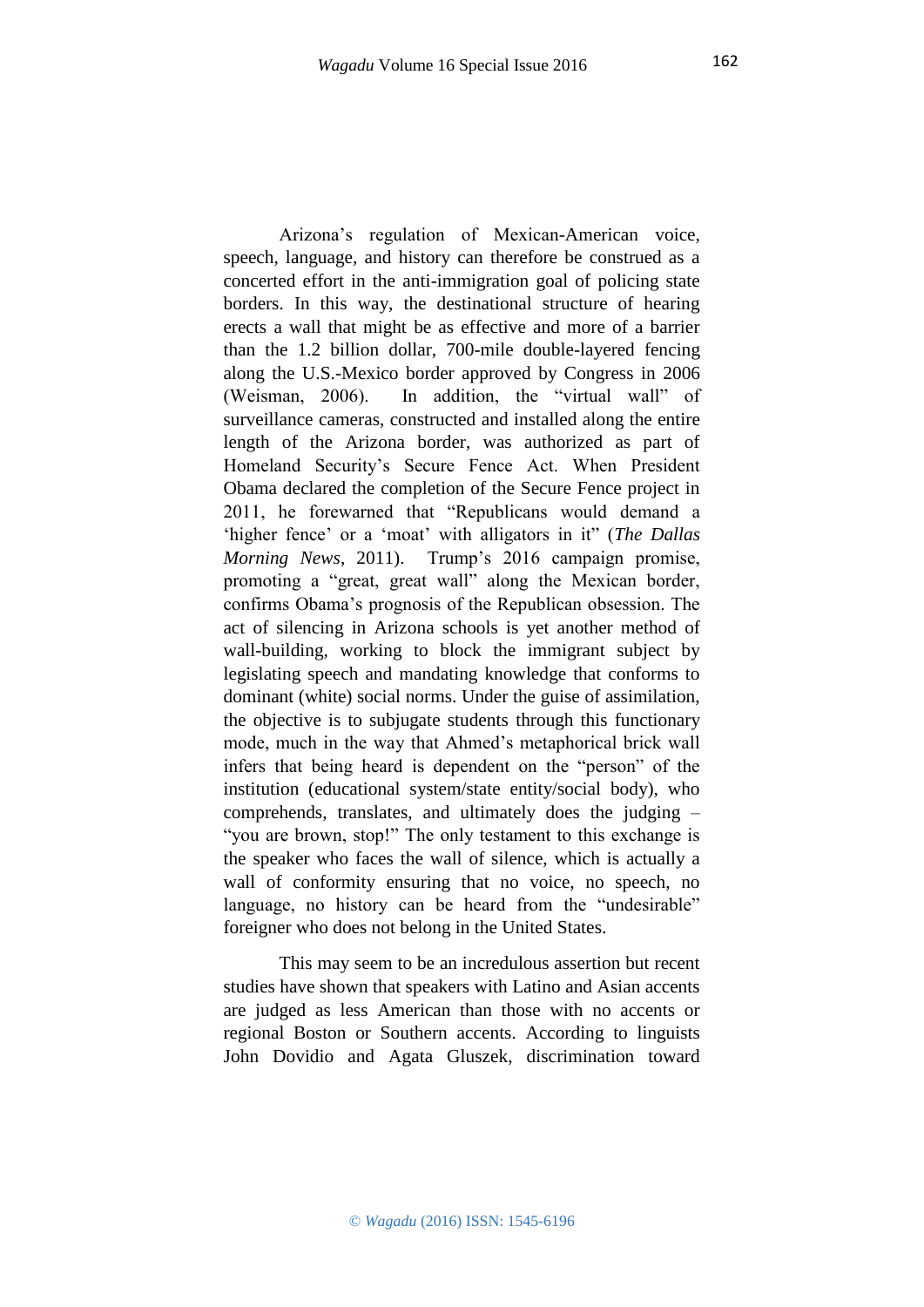specifically Latino and Asian speakers is distinguished by negative stereotypes associated with immigrant citizenship, ethnic nationalisms, and civic patriotism. Based on their research, biases against accented speech have *more* impact than raced appearances since "listeners discriminate against speakers with non-native accents in employment, housing, and the courts" (Dovidio/Gluszek, 2010, p.73). The linguists conclude that while "there is clear evidence of negative attitudes (prejudice) and stereotypes toward Latinos, documentation of discriminatory behavior is rare," largely because participants of empirical studies "are often concerned about revealing their true underlying prejudice" (ibid., p.61). This kind of disavowal is yet another type of practice in the phenomenology of silencing that keeps the stereotype in place.

Among accents within the United States, Bostonian and Southern accents are no more comprehensible in different regions than Spanish accents in Arizona. Justice Thomas offers insight into his own educational experiences in high school, having to endure judgments of his "defective" rural accent from Pinpoint, Georgia. Recounted in his autobiography, Thomas was one of two African-American students admitted into the all-white seminary, Saint John Vianney, in Savannah, Georgia where he matriculated at sixteen years of age (Thomas, 2007, p.34). His recollection of perhaps his biggest influence, Father William Coleman, was most revealing: "Father Coleman told me matter-of-factly that I didn't speak standard English and that I would have to learn how to talk properly if I didn't want to be thought 'inferior'." (ibid., p. 34). As shown by his experience, Thomas's rural Southern accent was judged according to class distinctions for "educated English." But as asserted by linguists Tracy Derwing and Murray Munro, accent has more often than expected been "used as a cover-up for racism and other kinds of discrimination" (2009, p. 476). This form of discriminating by accent reveals how stereotypes are established through racially defined speech.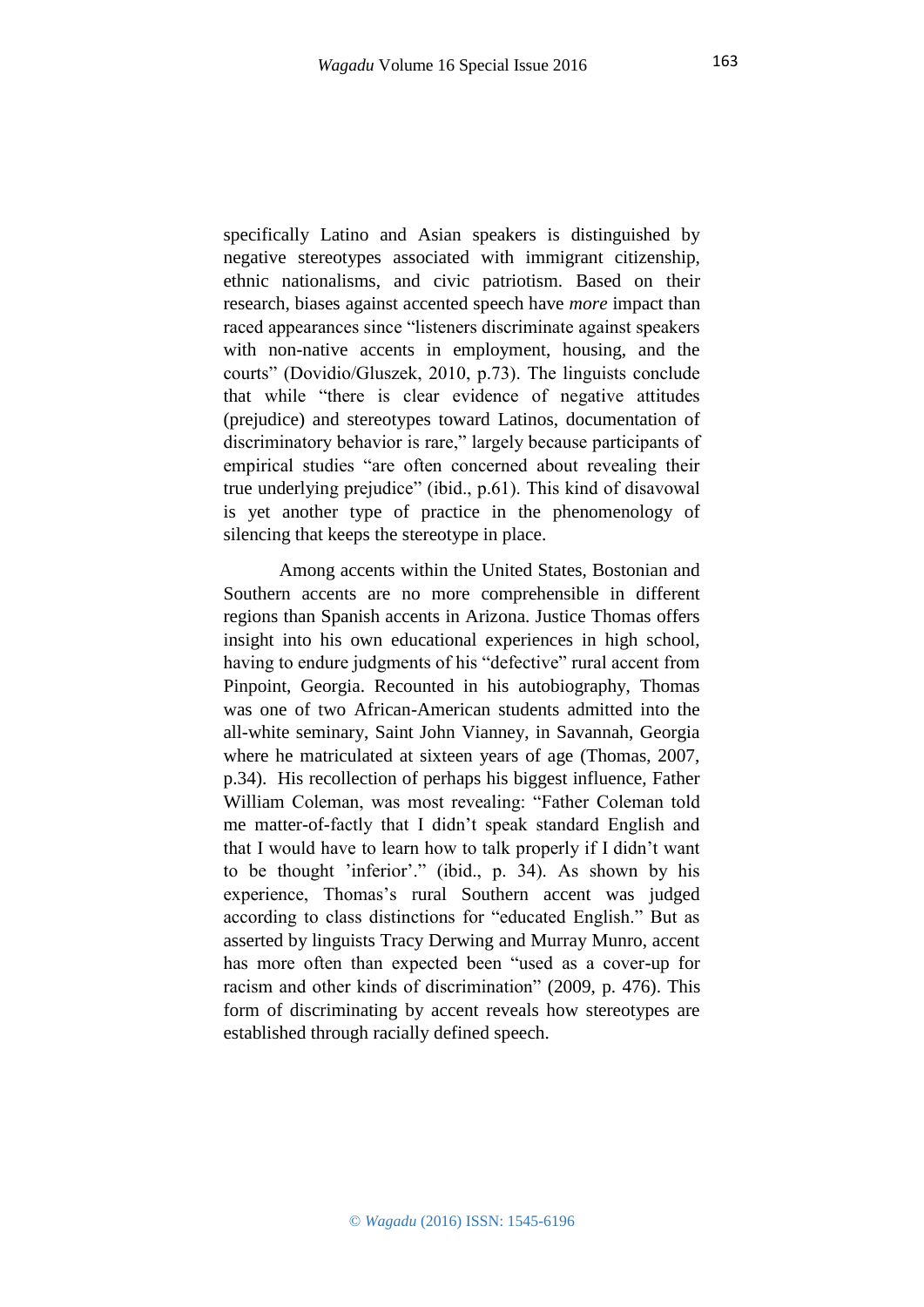Dovidio and Gluszek (2010, p.73) point out that not all foreign voices are judged according to the "immigrant dialect" that signifies the status of the undesirable alien. The French accent for instance is never heard negatively as "alien" but always as romantic since accents are of course dependent on the listening ear. The singularity of the individual doing the hearing distinguishes the subjectivity of hearing, but overall, the discrimination of a singular speaking voice requires a broader social convention  $-$  a greater listening audience who determines "inferior" speech as in the political fate of Spanish accents in Arizona. Perhaps this is the reason why Derrida focuses on the "ear" of the other in his reading of Nietzsche, which, as Peggy Kamuf (2008, p. 182) noted in her analysis of *Otobiographies*, the philosopher went to "some lengths to avoid saying 'ears" conjecturing that "singularity points us in a different direction, toward a different difference." In other words, hearing by an *individual* will always be different from the social hearing of the *communal* ear.

In questioning the "hearing" of Nietzsche's *On the Future of Our Educational Institutions* - his warnings to his students about the apparatus of education and the state - Derrida suggests that what was spoken by Nietzsche was not the issue at all but the "destinational structure" of hearing that allows for "double interpretation and the so-called perversion of the text." (Derrida, 1985, pp.32-33) The philosopher was specifically addressing the fact that "the only teaching institution that ever succeeded in taking as its model the teaching of Nietzsche on teaching will have been a Nazi one." (ibid., p.24) Elsewhere, Derrida's *biographèmes* recounted his own "de-citizenships, ex-inclusions, blacklistings, doors slammed in your face" during his school-age years in Algeria under the Vichy disenfranchisement of the Jewish population (Cixous, 2004, p.5). Autobiography alone can confirm the discriminations that Derrida attributes to the misconstrual of Nietzsche's teachings, apparently by ordinary people in Germany. And whether or not the hearer hears a "defective"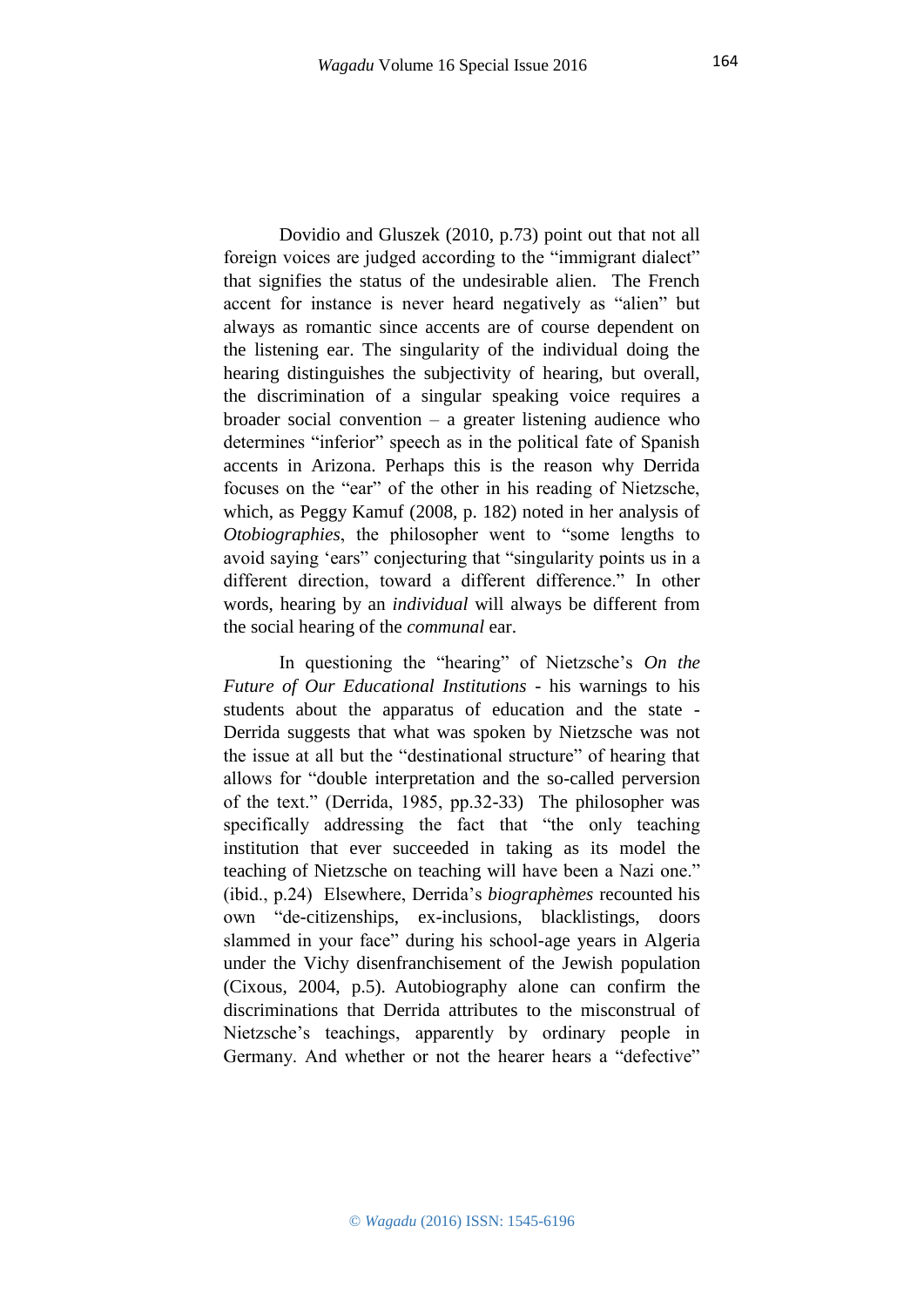Jewish accent would have been an engagement of the destinational structure since the functioning "ear of the other" determines the outcome of judgments of racial difference (Derrida, 1985, p.21). To hear the Fascist message in Nietzsche's *On the Future of our Educational Institutions*  becomes a warning that befits Arizona's (non-)speech acts against immigration. As Derrida argues, "today's teaching establishment perpetrates a crime against life understood as the living feminine: disfiguration disfigures the maternal tongue." (Derrida, 1985, p. 21) The example of Arizona's foreclosure of the living speech act perpetuates what Derrida characterizes as the "dead paternal language of the law," since his conception of "living speech" was connected to the treatment of the *mothertongue* (in Derrida's use of the gendered vernacular), "as if it were a dead language and as if one had no obligation to the present or the future of this language." (Derrida, 1985, p. 21) The "ear of the other," according to Derrida, enables the performance of the "living ear" conceivable from the premise that "everything comes down to the ear you are able to hear me." (Derrida, 1985, p.4)

The axiom of "freedom of speech," however, marks the difference in the political economy of education in the United States. Inextricable from the tenets of American democracy, the censuring of speech – most visibly in the censorship of literature and art – would test the limits of freedom. Of course, the exception or contradiction can be found in the regulation of what can be spoken and taught in the classroom, which is usually viewed as an acceptable form of censorship under the rationale of the "moral" obligation to children under a certain age. Whilst the Supreme Court ruled favorably in 1985 on "the principle that individual instructors are at liberty to teach that which they deem to be appropriate in the exercise of their professional judgment," individual courts nevertheless consistently uphold the decisions of school boards and state administration policies in judicial cases involving banned materials (Sharp, 2012, p.4). Here precisely is what Derrida addresses as the use of "morality" in education through the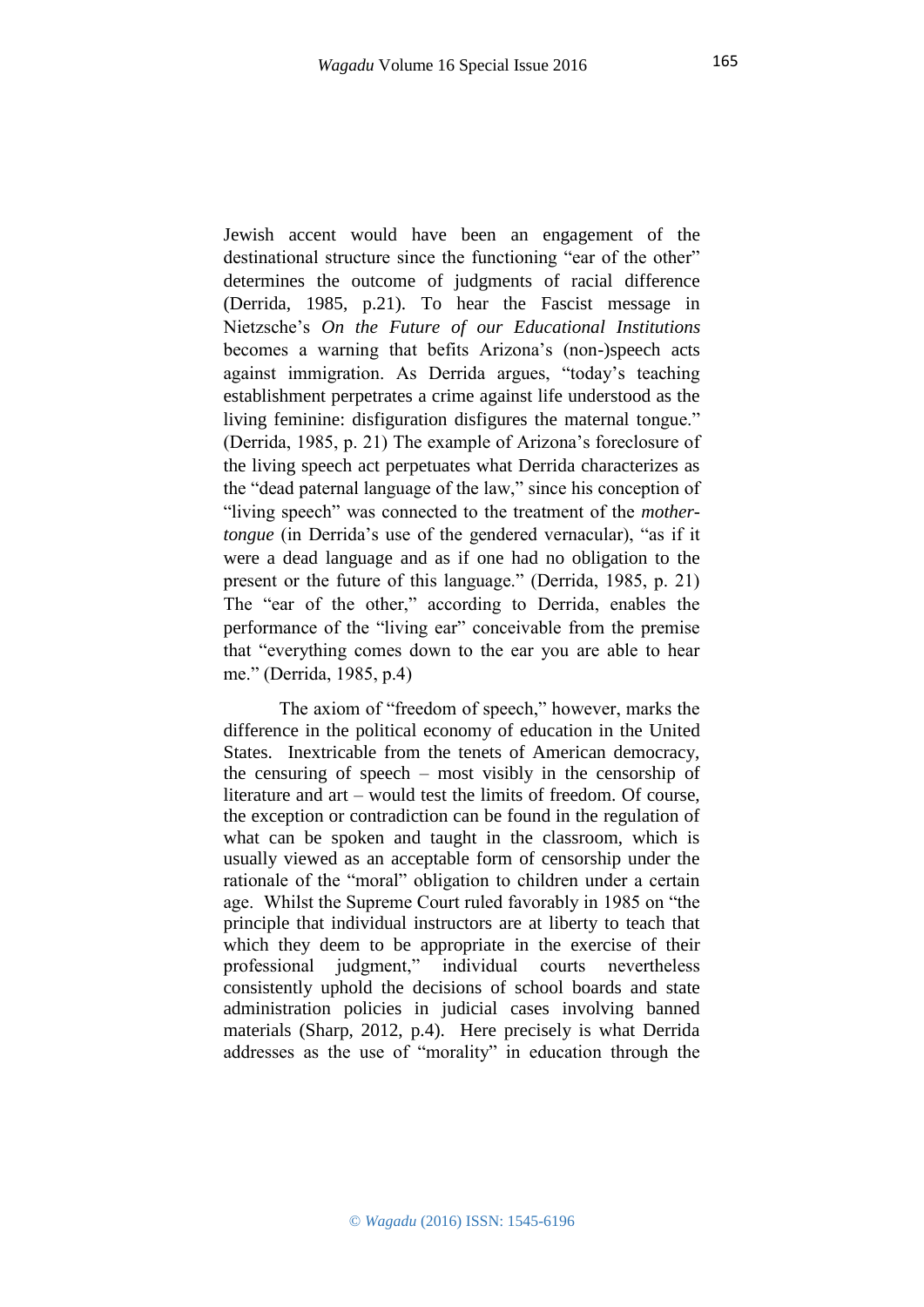concept of "degeneration," one that is perhaps easier to recognize in the Nazi denunciation of "degenerate art." The Fascist example is a clear misreading of Nietzsche's conception of the "degenerate," one in which Derrida had noted Nietzsche's frequent use of the word to characterize "notably university culture once it has become state-controlled and journalistic. This concept of degeneration has – *already*, you could say – the structure that it 'will' have in later analyses, for example in *The Genealogy of Morals*" (Derrida, 1985, p.27)*.*  The way in which "degenerate art" (the Nazi term *Entartete Kunst*) had come to mean exactly the opposite of Nietzsche's morality reveals the ruse of freedom under the discernment and regulation of the State. It is the logic of censorship bound to the concept of academic freedom that constituted the premise of Derrida's forewarning in *Otobiographies.* Fundamentally, he was questioning the function of the academic institution in the legislation of censorship under the political ruse of degeneracy.

### **The Instrumentality of Self-Silencing as a (Non-)Speech Act**

The flipside of institutional censorship is self-silencing, which could be defined as the response to experiencing censorship as an educational process. The potential outcome of the Arizona legislation prohibiting Spanish accents and Mexican studies is the self-silencing of students who must navigate within an Arizona community that disapproves of the tones of their "mother-tongue" as much as it censures the colonialist history of the conquest of Mexico. Derrida's analysis of the ruse of academic freedom was a warning against this very kind of instrumentalization of education, but his focus was also on the type of student that was produced by such a system. As the example, Justice Thomas is one who experienced the silencing of his rural Southern accent at school and is today known best for being silent on the Supreme Court bench. While Thomas provides a compelling explanation for why he kept quiet in the high school classroom, the lesser-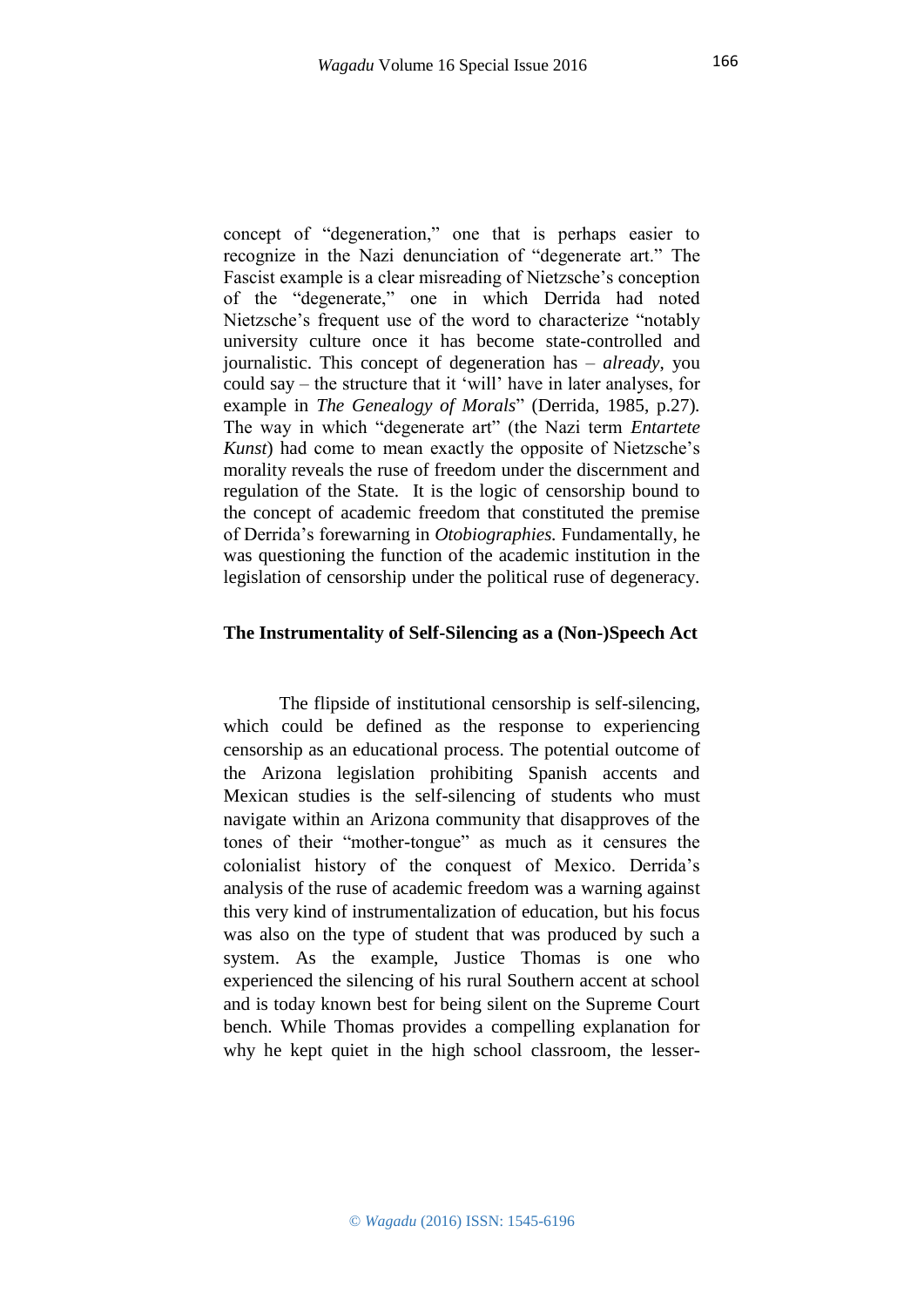known part of his biography is the extreme hardship he had to overcome as an African American. Growing up in the abject poverty of Georgia, his Catholic education was the foundation of his success in gaining entry to Yale Law School and then achieving confirmation as a Justice in the Supreme Court. Thomas's autobiographical subject presented in his own voice in *My Grandfather's Son* contends with his role as a Supreme Court Justice serving the Republican-party balance of political power as the second African American in history to have sat on the bench. Under the objective of perpetuating the institutional norm, it would seem that the instrumentality of self-silencing is more powerful than institutional silencing because it ensures that people of color maintain the existing hierarchy in exclusively white institutions. The way in which self-silencing works is through tacit forms of silencing overall.

The crux of Derrida's argument in *Otobiographies*  could be understood by his acknowledgment of the historical impact of self-silencing as part of the educational process in maneuvering within the academic institution. Self-silencing only appears to be a quiet, passive and unassuming act since it functions to fulfill the specific character of the "functionary of the state," a role defined by Derrida as the figure "in the service of force, its docile instrument, servile and thus [thought to be] exterior to the dominant power." (ibid.) A docile, servile instrument offers up power implicitly to the ruling majority, and Derrida provided the example of the unquestioning members of the Gymnasium who would enable the most heinous crimes under "the ruse of the State, 'the most perfect ethical organism' (this is Nietzsche quoting Hegel)" and this ruse of academic freedom actually "conceals and disguises itself in the form of laisser-faire." (ibid., p.33) Derrida implicates the policy of non-interference as providing cover for highly political objectives in which the significance of the role of unquestioning functionaries cannot be overstated. Imposed as a priori condition of the institutional norm, the silencing act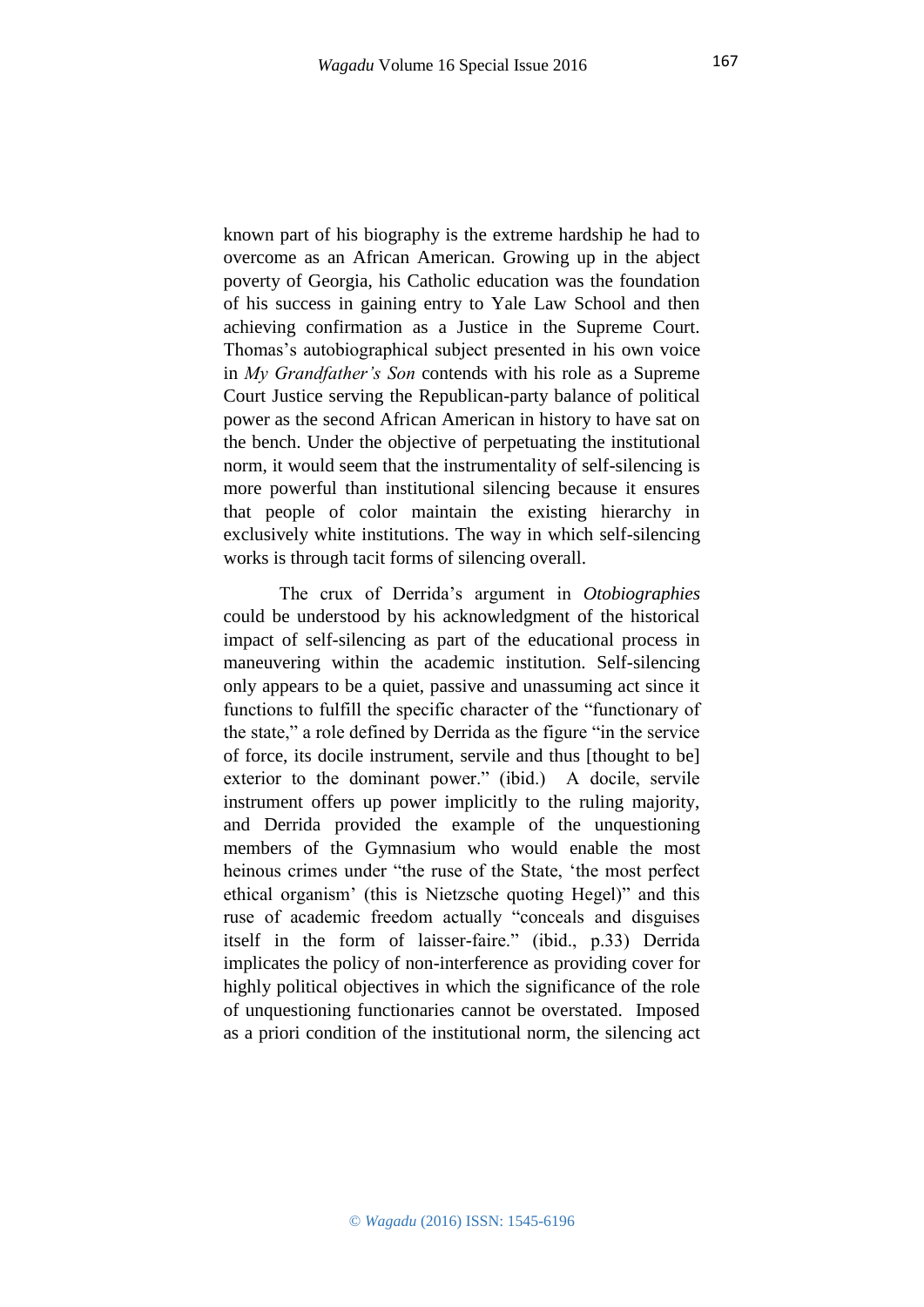is an invisible act that is all the more powerful for its elusive recognizability.

The person of color serving as a state functionary fulfills a particular role since self-silencing is an act of agreement with the institutional norm. The embodied act of "keeping quiet and keeping your head down" (advice I have received on many occasions) secures this "rightful role" for people of color and actually protects their place in exclusive workplaces such as the sanctioned halls of the judiciary as the archetype for the upper echelons of academic institutions. Because he had for so long refrained from speaking on the bench, Justice Thomas appears to be the very model of this role since withholding from oral arguments since 2006. As a model for "difference that makes no difference," nothing exemplifies "no difference" more than the failure by one who represents difference to speak up from his highest position on the Supreme Court bench – a position made more significant since it was bequeathed by Thurgood Marshall, the first black Supreme Court justice. I have argued elsewhere that Thomas provides a model of *self-dismissal* that ensures the success of non-whites working in dominant white institutions because his strategy "enables a powerful outcome: the Supreme Court Justice title for a black male affects the balance of the conservative vote." (Chin Davidson, 2016) And thus, it is conceivable that through self-silencing Thomas fulfills his position in the highest judicial realm, the sovereign space that Hill was prohibited from entering after she was publicly dismissed for her personal testimony presented at the 1991 hearings.

But self-silencing is a coping mechanism, and Chow's analysis in her book *Not Like a Native Speaker: on Language as a Postcolonial Experience* traces the impact of the (non- )speech act on another prominent figure, President Barack Obama. Chow provides the example of the unforgettable experience that Obama included in his autobiography, recounting his visceral and painful reaction as a nine-year-old to a photograph of a black man undergoing chemical treatment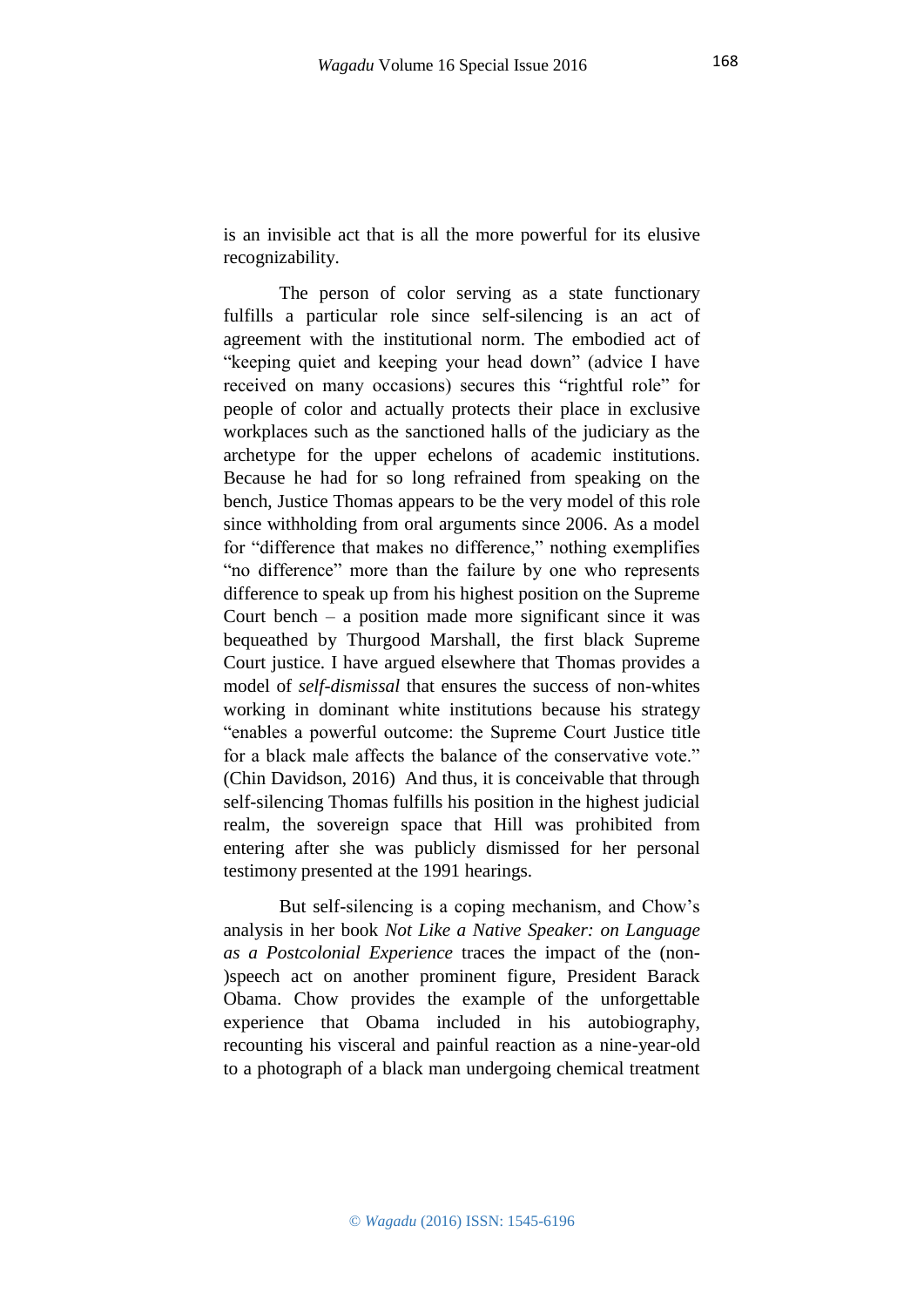to lighten his black skin: "As in a dream, *I had no voice* for my newfound fear." (Chow, 2014, p.7) Chow suggests that the young Obama was dumbstruck at the sight of the man's skin that "will forever bear the unattained *tones* of whiteness (the promise of happiness, as Obama points out), that preferred color, language, and voice with which it tries, in vain, at once to speak and hide itself." (ibid, p.8) The ability to overcome the impact of this "double disfigurement" – to rise above speechlessness and speak as the President of the United States – is to overcome *self-devaluation* based on skin "tones." As defined by Chow, the conflation of visual and audio significations of race proves the "irreducibility of language as a phenomenological actor," especially from experiences of childhood (ibid.).

In his autobiography, Thomas describes an experience similar to Obama's conflation of the tones of the skin and the voice, revealing the endurance of the phenomenological impact of the double disfigurement. Having attended Catholic high schools during the majority of his youth, Thomas discusses the insults he received from his fellow students prior to Saint John Vianney at St. Pius X, the only African-American Catholic high school in Savannah Georgia in the 1960s: "Most of the insults aimed at me had to do with the darkness of my skin, the flatness of my nose, the kinkiness of my hair, and the way I talked. (My speech was still full of the Geechee dialect I had grown up hearing in Pinpoint [Georgia] and from Daddy and Aunt Tina.) It was only adolescent hazing, but it still hurt." (Thomas, 2007, p.30) Taunted with the nickname "ABC-America's Blackest Child" at a time when calling a darkskinned Negro 'black' was highly offensive, the racial slurs that came from his African-American classmates were the most injurious. But Thomas attributes his self-consciousness in speaking out loud in the classroom to his later experiences and Father Coleman's criticism at Saint John Vianney who told the sixteen-year-old that his inability to speak "standard English" would mark him as "inferior." Father Coleman had offered to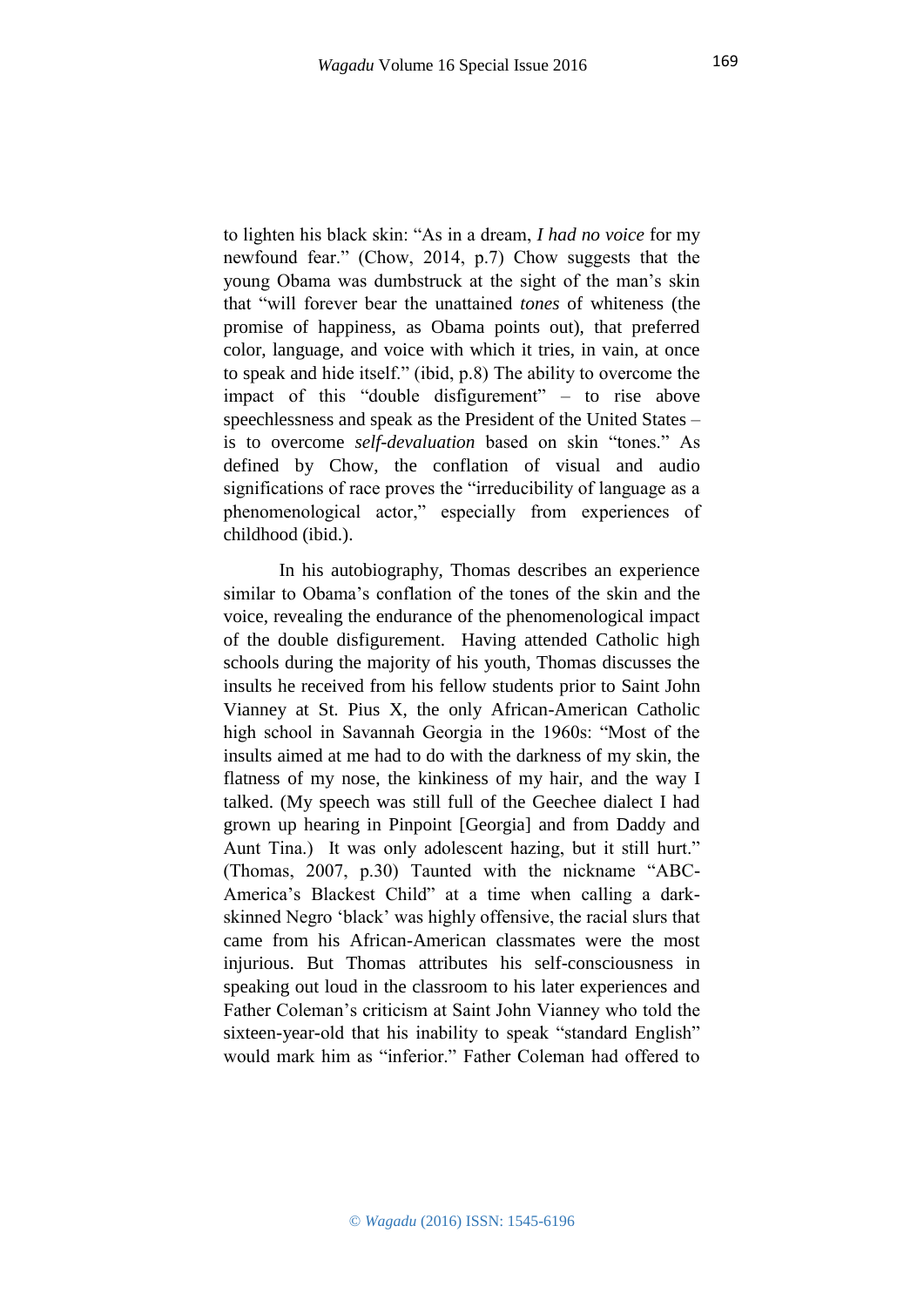help him improve his speech but Thomas felt his "blunt words hit me like a slap in the face." (ibid., p.34) The impact was much greater since Thomas credits his overall motivation to Coleman's hurtful judgments of inferior speech and his silencing act: "I vowed that day that no one would ever again say such things to me." (ibid.) The violence of "blunt words" obviously left their marks on Thomas's conception of the self, which not unlike Obama, biographically conveys the intellectual development of the first African-Americans in the highest leadership positions in the United States.

Thomas explains the difference, however, in his own management of race as an embodied subject who is distinct and separate from the speaking subject. The transformation came much later when he reviewed Coleman's criticism as a judgment of solely his inferior speech: "I thought he was saying that I was inferior because I was black"; however, "years later, I found out that he'd said similar things to white students whose accents were about as thick as mine – but his candor hurt me, and it also made me self-conscious about talking out loud in class." (ibid.) The important aspect of his autobiographical telling is the impact of the injury of his teacher's criticism and the acceptance of self-silencing as a compromise. His method of dealing with Coleman's judgment was through a disavowal of "race," divorced now from the pure "defectiveness" of his speech since the Father had also criticized white students as well. Thomas was able to rise out of his impoverished circumstances in rural Georgia by receiving a privileged education from Catholic schools. What the sixteen-year-old "heard" was a racial interpellation that would change his life forever, and yet his acquiescence to Coleman's silencing act would remain in the forefront of his role as the adult Supreme Court Justice. The formative event would establish Thomas's agreement with the institutional norm (an institution of theological and academic tradition), influencing a self-silencing that maintains a particular "difference that makes no difference." As the figure of authority, Coleman represents the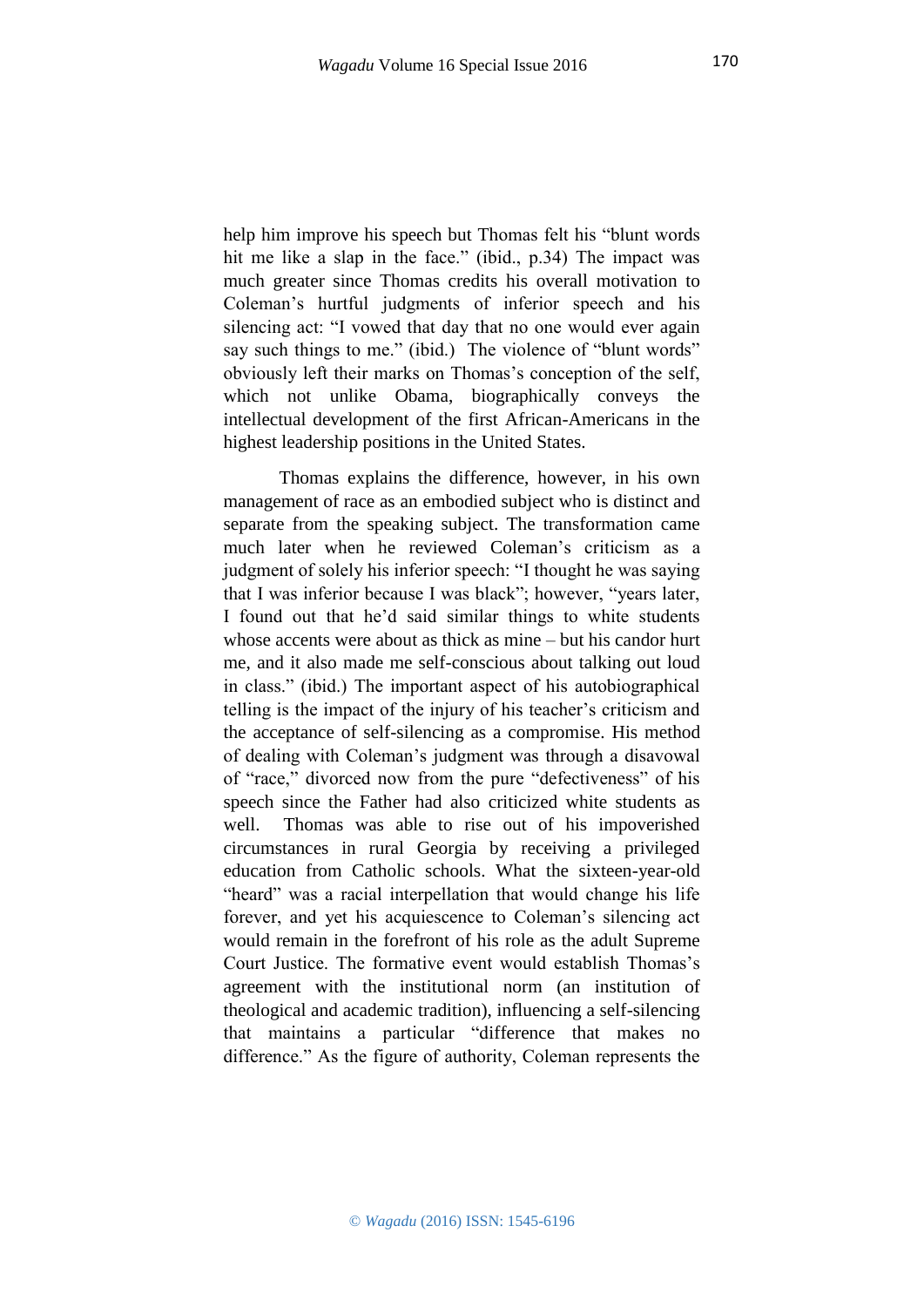Catholic school, which functions principally here as the system of education and the State.

As described by Chow, "even as one transcribes and expresses oneself through skin, as one must, it also wounds and humiliates one." (2014, p.6) Her analysis of the phenomenological condition of "aphasia or speech loss" attributes self-silencing to a "compulsory 'self' recognition" of race as disfigurement. At the mercy of the interpellation, as revealed by Fanon, this figuration is established by one's *reaction* to the 'dirty nigger' 'I'm frightened' speech act (ibid., p.6-7). The effects are interminable and inexplicable and to recount or narrate the past cannot quite illustrate the enduring sense-perceptions of violence felt in the present, although Thomas's description in his autobiography was quite effective. Self-silencing is a compromise and its counterpart is selfdismissal which requires the impossible confirmation of an "absence" much in the way that Spivak's "Can the Subaltern Speak" was a project of "*measuring* silences." (Spivak, 1994, p.66) This concept was also important to my other essay "Performative Testimony and the Practice of Dismissal" focusing on "dismissal" and "self-dismissal" in relation to the exclusion of raced subjects in the category of "woman" in Women's Studies (Chin Davidson, 2016). Only the autobiographical can account for the non-hirings, the refusals of tenure, and the day-to-day dismissals of women of color in their experiences as teachers in the university. The "dismissed" woman of color can be viewed in clear contrast to those who we have seen follow the model of docility and self-imposed silence in order to maintain their positions in the academic institution.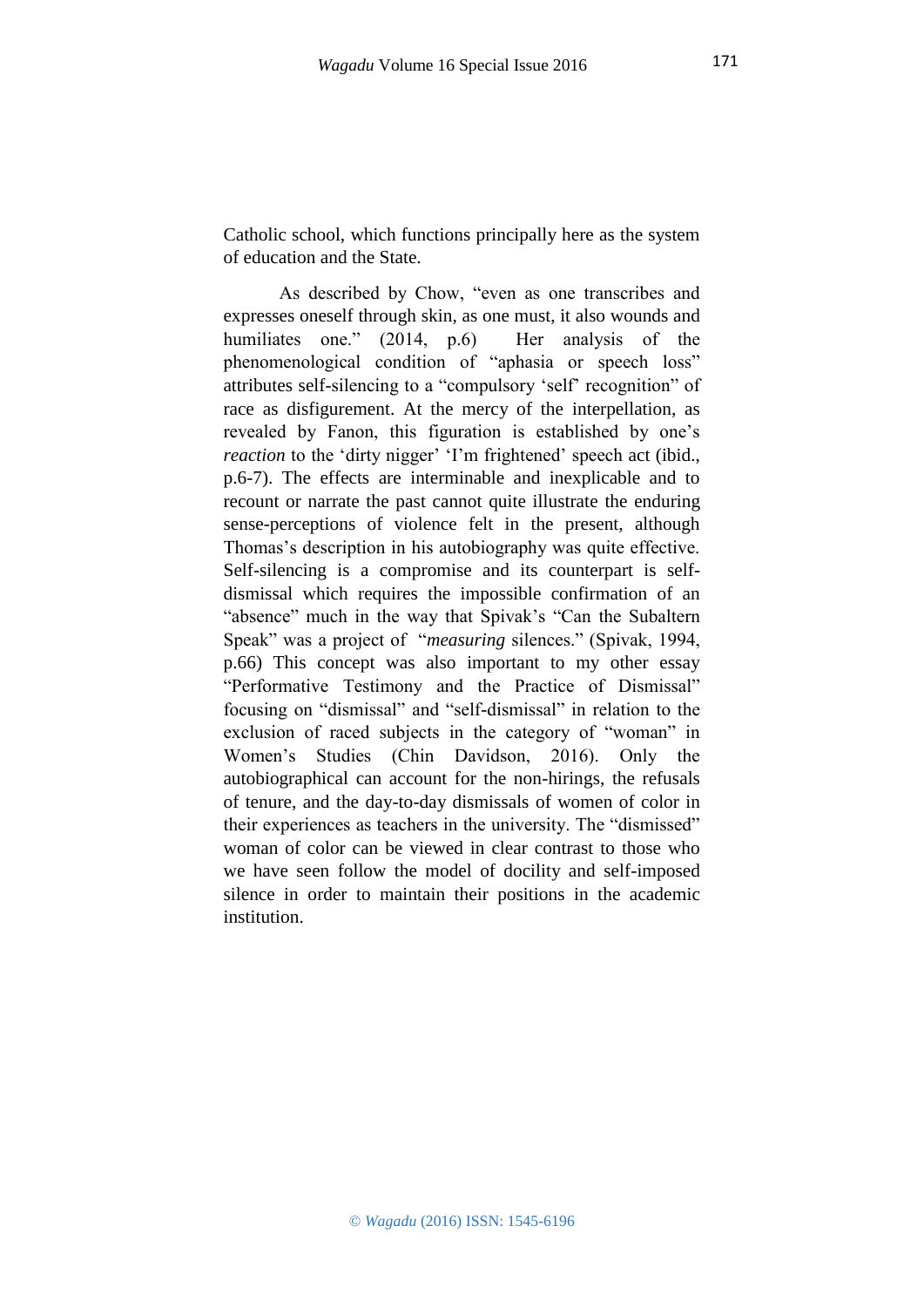### **Poetic Speech Acts of Resistance**

The limitations of the temporal "time" of autobiography which, as intimated by Derrida, is to think of "the writing of life by the living" or essentially the experience of the "time of life's *rećit"* which is always in the rear view without much effective self-agency for the present (Derrida, 1985, p.11). In discussing the experience of self-silencing with a close South Asian colleague, I was reminded of the profound effect of my own "immigrant dialect" when we were reminiscing about learning to speak English. Impossible to acknowledge is the response to the immigrant voice that cannot be heard except by those who experience the wall of silencing, and we hear it loud and clear: "*you don't belong here*." As children of parents who emigrated to the United States when we were both very young, we shared similar experiences in our role as the family mouthpiece, speaking on behalf of parents whose lack of English proficiency and thick Asian accents kept them in an incomprehensible space. My own self-silencing began with the terror I felt at nine-years-old, translating for my mother at the grocery counter, a fear that ended at fifteen when it was replaced by the anger I felt toward the grocery clerks who stared in hateful disdain when my grandmother spoke too loudly at the same grocery counter. To this day, I know this disdain without someone so much as uttering a word to me, and it took a long time to recognize the self-hatred that comes with the shame of the immigrant accent, because, of course, our nine-year-old translations were just as incomprehensible to the ear of the other.

The expressive work of poetry can better elucidate through words the affective sense of "life by the living"; in particular, the poetry of Marilyn Chin who captures poignantly the dynamic of the immigrant accent. In her anthemic poem *How I Got That Name: an Essay on Assimilation,* Chin uses the auto-biographical form to establish the poetic power of the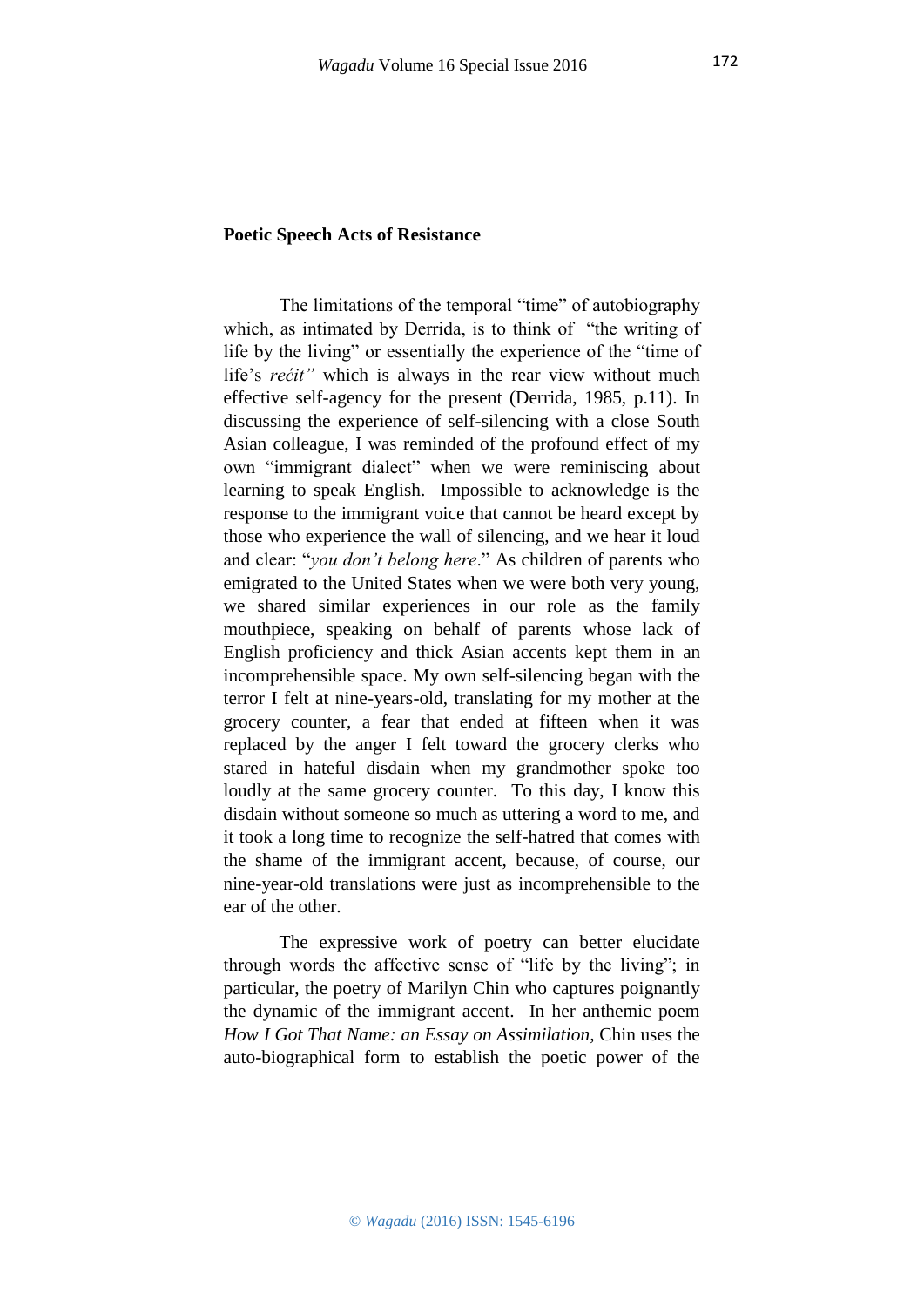speaking subject through proclaiming her name out loud: "I am Marilyn Mei Ling Chin/ Oh, how I love the resoluteness/ of that first person singular/ followed by that stalwart indicative.'"(Chin, 1994, p.16) The poem goes on to acknowledge her mother's failure to speak her English name with the immigrant accent: "My mother couldn't pronounce the 'r' / She dubbed me 'Numba one female offshoot'/ for brevity: henceforth, she will live and die; in sublime ignorance." (ibid.) In my personal reading of this poem, Chin is articulating the powerful sense of self-alienation that the immigrant accent can instill in girlhood. The poetic use of the word 'ignorance' can be read as the difference between the child's vulnerability to being viewed as "ignorant" and the child's wish that her mother could bypass her humiliation  $-$  a "sublime ignorance" suggests the mother is unaware of her "inferior" speech. In Chin's poetic acknowledgement, accented speech becomes a powerful form of expression since it communicates beyond or as a supplement to actual words. In a controversial passage of *Otobiographies,*  Derrida explains that there is a "law that creates obligations with regard to language, and particularly with regard to the language in which the law is stated: the mother tongue. This is the living language (as opposed to Latin, a dead, paternal language, the language of another law where a secondary repression has set in – the law of death)." (Derrida, 1985, p.21) Seemingly essentialist in this gendering of language, Derrida invokes the "ear attuned to the name of the dead man and the living feminine"; however, the point of the passage is his focus on the patronymic "name of my death, of my dead life" in reference to the institution of archaic legacies contained within language itself (ibid.). In contrast, he attributes to the feminine the "living ear" that hears the spoken word, not the written text.

The reader of Chin's poem can grasp the lyricism of her testimony through the written word; however, the engagement of the actual political critique becomes particularly effective when the poet delivers her testimonial "first person, stalwart indicative" from the commanding position of the speaking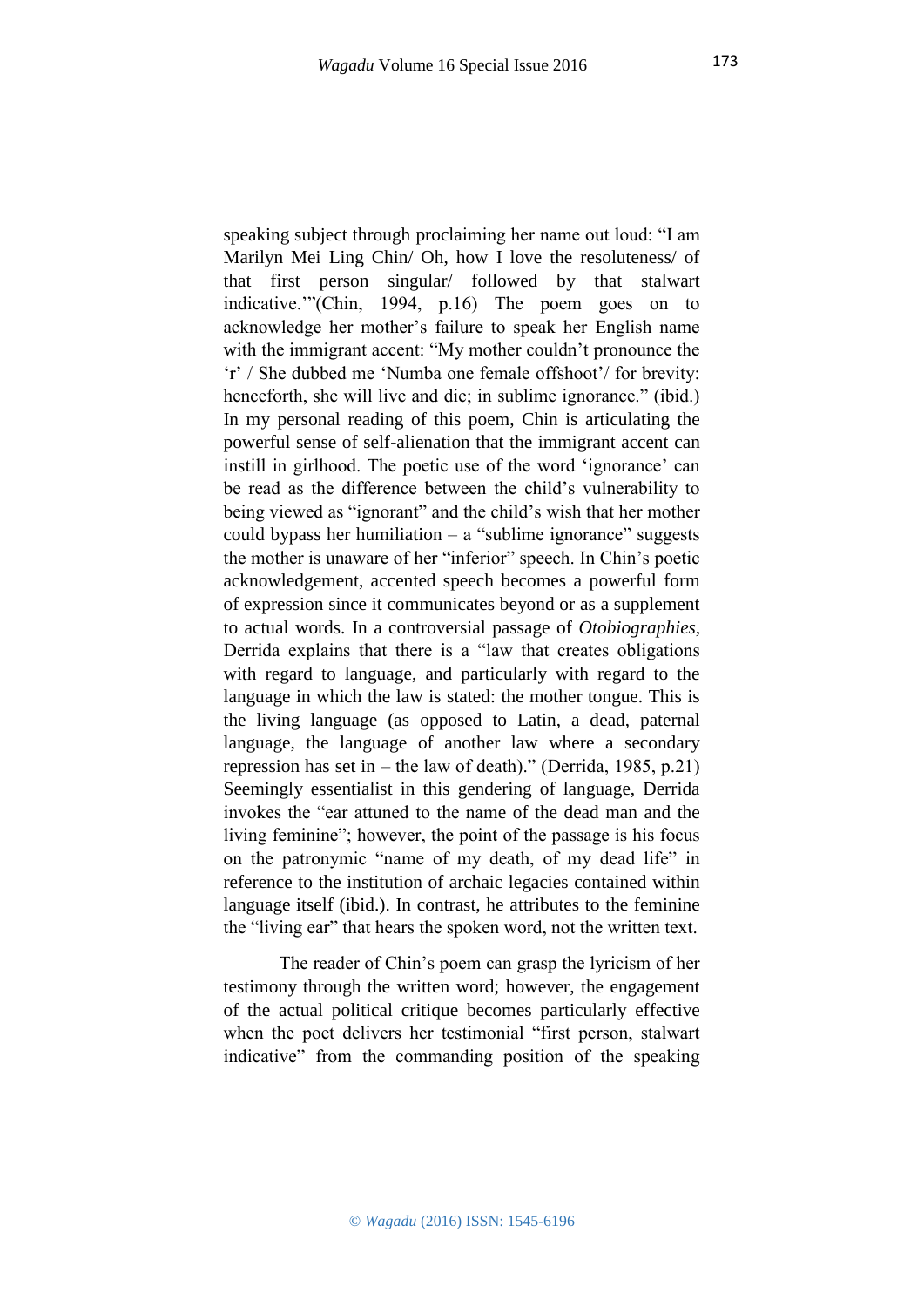subject. In his book titled *Foreign Accents,* literary critic Steven Yao acknowledges Chin's expression as "lyric testimony" since the poet "persistently and unapologetically [pursues] a 'political' agenda" shared amongst Asian-American writers who confront subjects of "dominant racism, immigration, minority or 'ethnic' identity, and gender oppression." (Yao, 2010, p.187) Chin is well known for her oral delivery since she is a poet in great demand for her poetry readings. As an artistic experience, the spoken word is regarded as phenomenologically separate from textual production, since audio comprehension is a temporal activity in the present that is remarkably different from the cognition of the written message. The phenomenological domain of the oral in relation to the literal has long been associated with oral poetry. Words themselves are represented visually only through writing, otherwise they are spoken as sound.

The special relationship between spoken sound and the objects they represent is found in the transcendent meaning that occurs from the engagement between speaker and listener. Oral poetry is "intellectualized mnemonically," suggests Walter Ong, since it conveys meaning through the specific power of its "event" for the greater community (Ong, 2002, p.31). Ong's seminal study of oral cultures reveals how the "the writing of life by the living" was originally conducted only through the spoken word which is exemplified most clearly by the poetic speech of the Homeric tradition. In Chin's model of *political* engagement descending from this cultural tradition, the orality of poetry provides yet another way to understand the phenomenology of the speech act as *a form of resistance*. Chin's overt scheme of political enunciation espouses and extends the ritual authority of the longstanding oral tradition. But when presented by the embodied Chinese woman poet herself, the power of the speech act and the delivery of the firstperson naming – "I am Marilyn Mei Ling Chin" – incites a rupture to the patronymic textual tradition of naming considered by Derrida as the "name of the dead."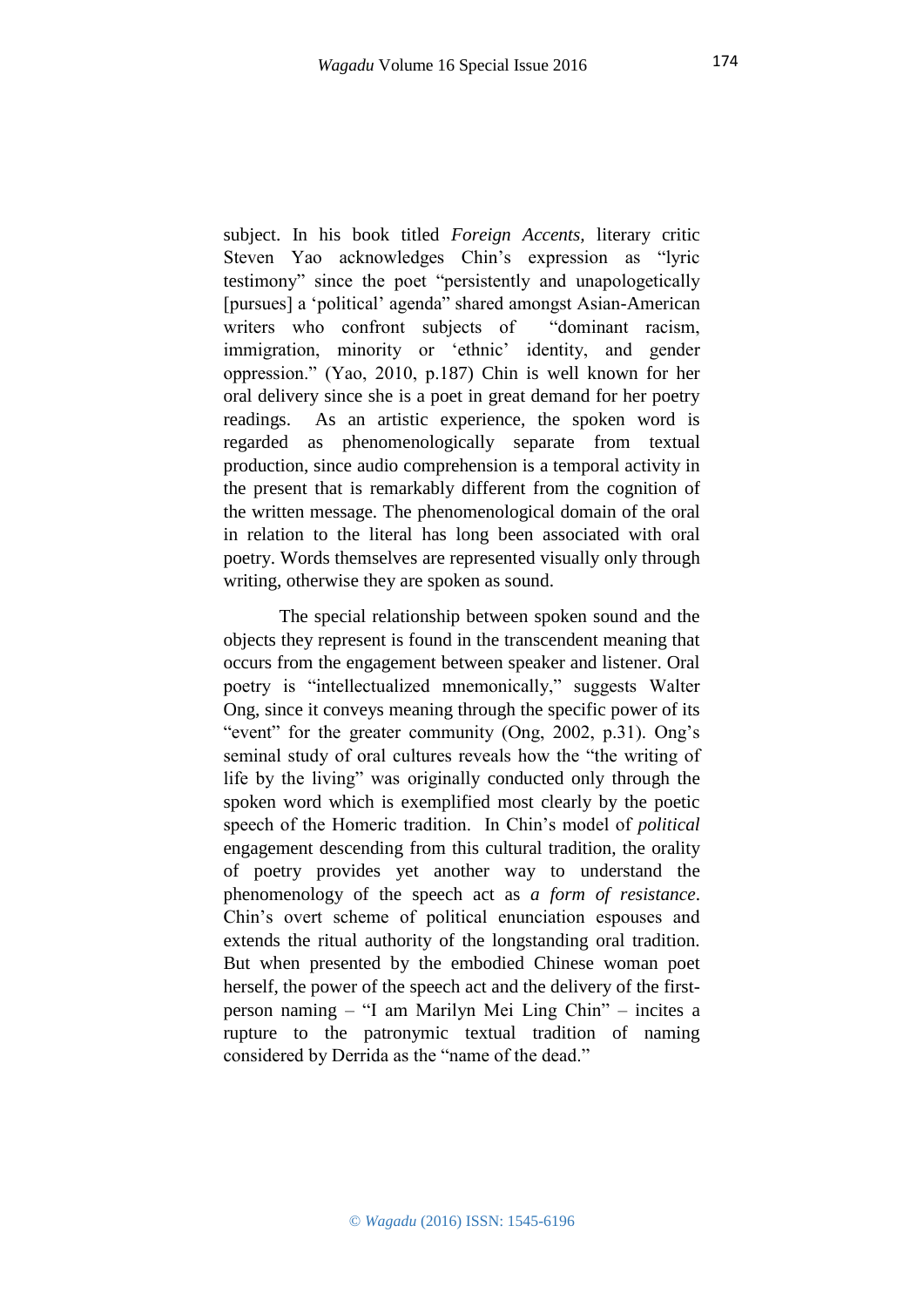A poetic performative can function in this way to illustrate Ahmed's explanation that "a performative acquires force only through citation and repetition; A non-performative speaks to a gap between the past and future tense. The speech act is a commitment that points to the future it brings about…but the past that accumulates overrides this futurity, as what the institution is committed to, by sheer force of habit."(Ahmed, 2012, pp.126-27) The assertions of a brown woman speaking subject on the public stage is still something of an event. However, the repetition of the (*non-)*speech act, the passive and quiet non-performative, has become the force of habit that tends to overrule the power of the singular performative act. Any radical change is incumbent on leadership to give voice and to propose action on a greater social scale within the given institution. But as explained by Ahmed, the "barrier to change" is only felt by the discriminated, and because it "remains invisible to those who can flow into the spaces created by institutions," it is a material condition for only a particular contingency (ibid., p.175). The endeavor to make visible this barrier that is invisible to those in power is the most important objective for disrupting the silencing act in the institution. As people of color attain highranking positions, their acknowledgment of the "immaterial things" such as their own self- silencing acts can determine the material future for the greater whole. As Ahmed forewarns, the (non-)speech act of "getting people to the table by not speaking of the wall (by not speaking about what does get across) does not mean the wall disappears." (ibid.) But should it ever occur that people actually speak about the wall of silence or its implied issues, the outcome will always be contingent on the habits of the listening ear of the other.

#### **References**

Adewunmi, B. (2014, April). Kimberlé Crenshaw on intersectionality: "I wanted to come up with everyday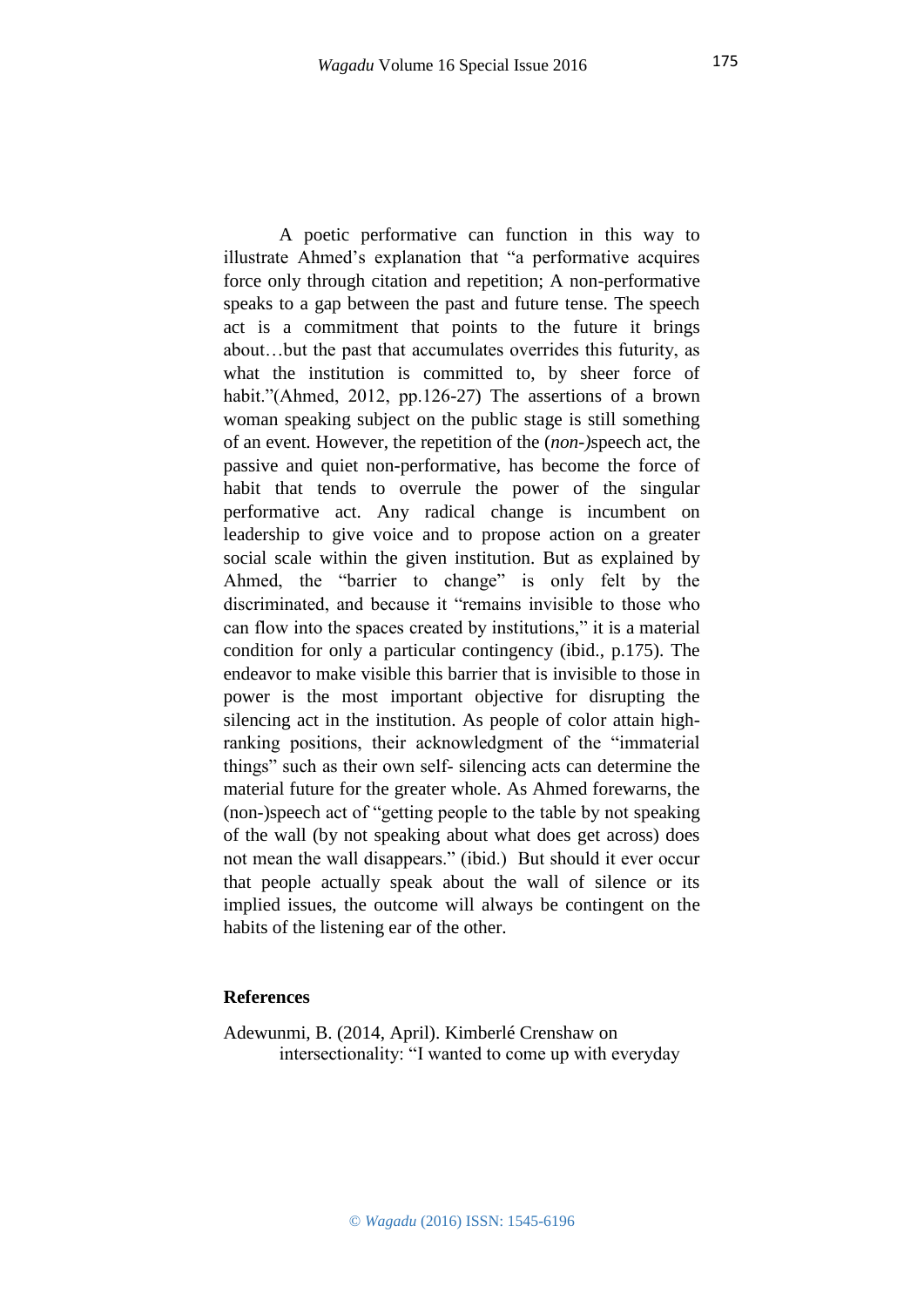metaphor that anyone could use." *New Statesman.*  [http://www.newstatesman.com/lifestyle/2014/04/kimber](http://www.newstatesman.com/lifestyle/2014/04/kimberl-crenshaw-intersectionality-i-wanted-come-everyday-metaphor-anyone-could) [l-crenshaw-intersectionality-i-wanted-come-everyday](http://www.newstatesman.com/lifestyle/2014/04/kimberl-crenshaw-intersectionality-i-wanted-come-everyday-metaphor-anyone-could)[metaphor-anyone-could](http://www.newstatesman.com/lifestyle/2014/04/kimberl-crenshaw-intersectionality-i-wanted-come-everyday-metaphor-anyone-could)

- Ahmed, S. (2000). *Strange encounters: Embodied others in postcoloniality.* London: Routledge.
- Ahmed, S. (2012). *On being included: Racism and diversity in institutional life.* Durham: Duke University Press.
- Ahmed, S. (2014). *Willful subjects.* Durham: Duke University Press.
- Ahmed, S., & Fortier, A.M. (2003). Re-imagining communities*. International Journal of Cultural Studies,*  6(3), 251-259.
- Austin, J.L. (1962). *How to do things with words.* Oxford: Clarendon Press.
- Barad, K. (2003). Posthumanist performativity: Toward an understanding of how matter comes to matter. *Signs: Journal of Women in Culture and Society,* 28(3), 801- 831.
- Butler, J. (1988). Performative acts and gender constitution: An essay in phenomenology and feminist theory. *Theatre Journal.* 40(4), 519-531.
- Butler, J. (1996). Burning acts: Injurious speech. *University of Chicago Law School Roundtable*, 3 (1), 199-221.
- Chow, R. (2014). *Not like a native speaker: On language as a postcolonial experience.* NY: Columbia University Press.
- Chin Davidson, J. and Reddy, D. S. (2016). Performative testimony and the practice of dismissal. In P.A. Matthew (Ed.), *Written/unwritten: Diversity and the hidden Truths of tenure* (pp. 127-147)*.* Chapel Hill: University of North Carolina Press.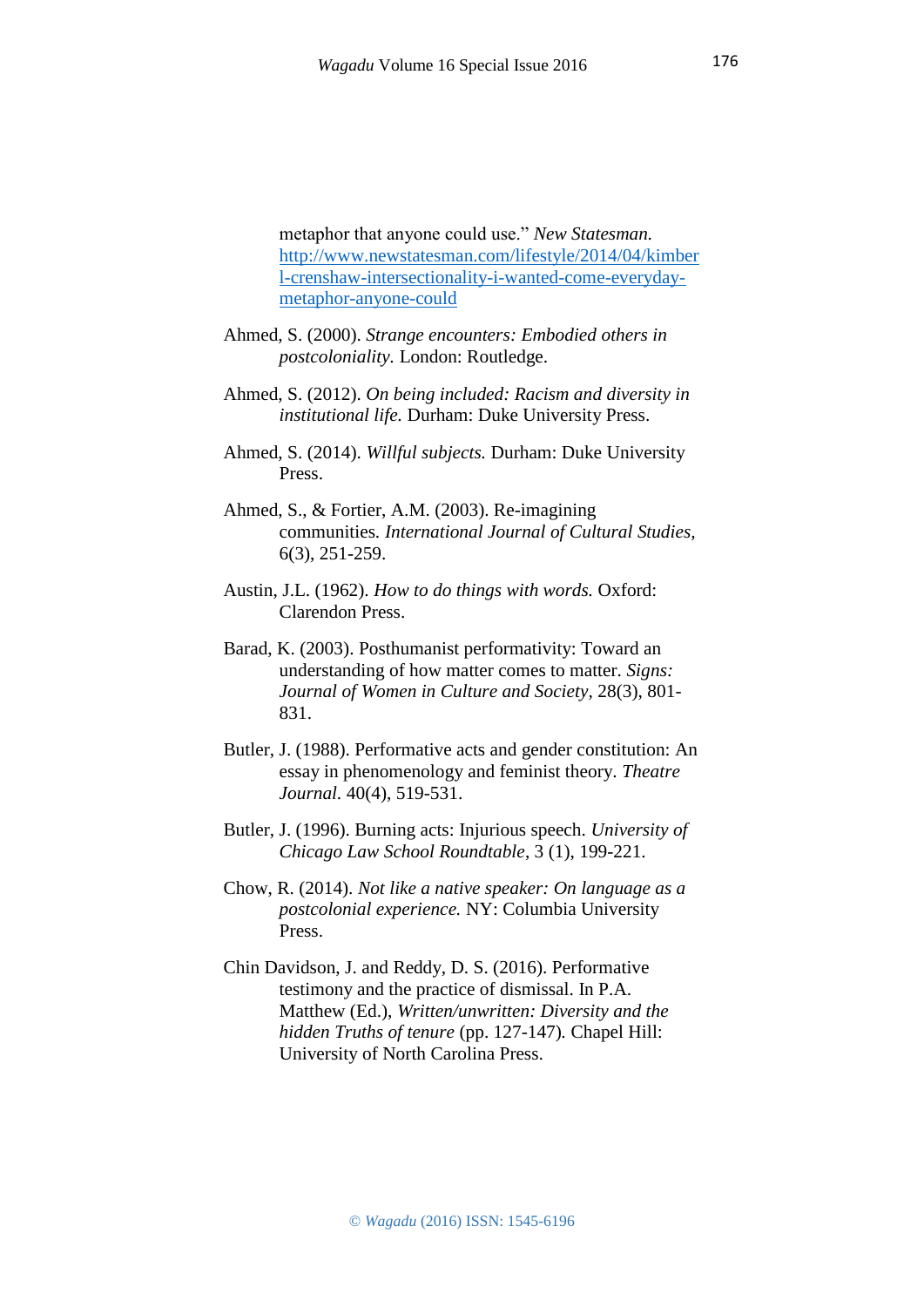- Chin, M. (1994). *The Phoenix gone: The terrace empty.*  Minneapolis: Milkweed.
- Cixous, H. (2004). *Portrait of Jacques Derrida as a young Jewish saint*. New York: Columbia University Press.
- Cohen, A. (2013, January). Speak, Clarence, speak! *Atlantic.*  [http://www.theatlantic.com/national/archive/2013/01/sp](http://www.theatlantic.com/national/archive/2013/01/speak-clarence-speak/267169/) [eak-clarence-speak/267169/](http://www.theatlantic.com/national/archive/2013/01/speak-clarence-speak/267169/)
- Coole, D. & Frost, S. (Eds.) (2010). *New materialisms: Ontology, agency, and politics.* Durham: Duke University Press, pp. 1-41.
- Crenshaw, K. (1991, July). Mapping the margins: intersectionality, identity politics, and violence against women of color. *Stanford Law Review*, 43(6), pp. 1241- 99.
- Derrida, J. (1985). *Otobiographies: The teaching of Nietzsche and the politics of the proper name*. (P. Kamuf, Trans.). NY: Schocken Books.
- Derrida, J. (1992). Force of law: The 'mystical foundation of authority. In D. Cornell, M. Rosenfeld, D.G. Carlson (Eds.), *Deconstruction and the possibility of justice.* NY and London: Routledge, pp.3-67.
- Derwing, T. & Munro, M. (2009, Oct.). Putting accent in its place: Rethinking obstacles to communication. *Language Teaching,* 42 (4), pp.476-490.
- Dovidio, J.F. & Gluszek, A. (2010). Understanding bias toward Latinos: Discrimination, dimensions of difference, and experience of exclusion. *Journal of Social Issues*, 66 (1), pp.59-78.
- Fraser, N. (1990). The uses and abuses of French discourse theories for feminist politics. *boundary 2*, 17(2), pp.82- 101.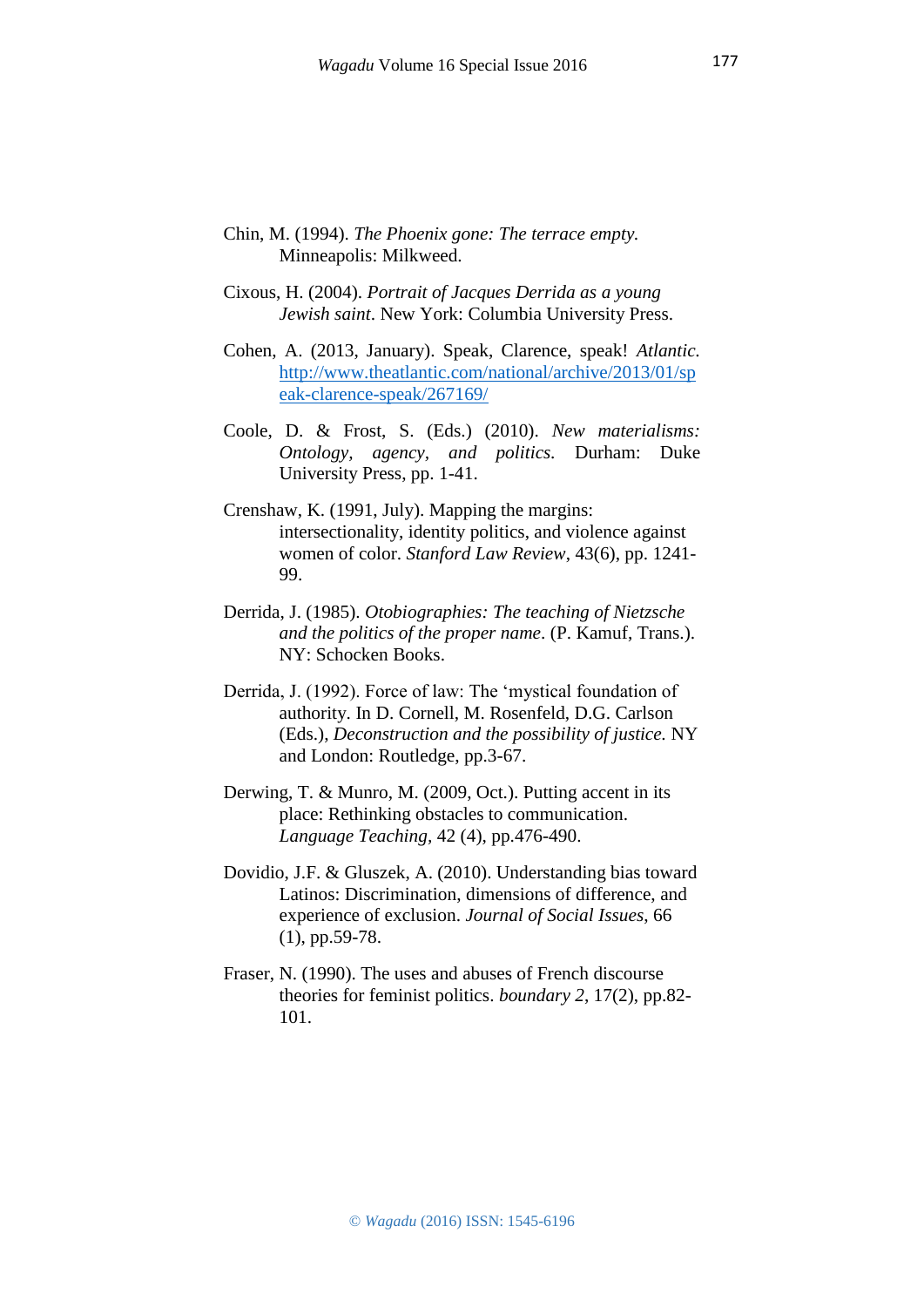- Gabbatt, A. (2015, Jun 16). Donald Trump's tirade on Mexico's "drugs and rapists" outrages US Latinos. *The Guardian*. [https://www.theguardian.com/us](https://www.theguardian.com/us-news/2015/jun/16/donald-trump-mexico-presidential-speech-latino-hispanic)[news/2015/jun/16/donald-trump-mexico-presidential](https://www.theguardian.com/us-news/2015/jun/16/donald-trump-mexico-presidential-speech-latino-hispanic)[speech-latino-hispanic.](https://www.theguardian.com/us-news/2015/jun/16/donald-trump-mexico-presidential-speech-latino-hispanic) Accessed 11 December 2016.
- Hennessy, R. & Ingraham, C. (1997). *Materialist feminism: A reader in class, difference, and women's Lives.* NY and London: Routledge.
- Jordan, M. (2010, April 30). Arizona grades teachers on fluency. *Wall Street Journal*. [http://www.wsj.com/articles/SB1000142405274870357](http://www.wsj.com/articles/SB10001424052748703572504575213883276427528) [2504575213883276427528](http://www.wsj.com/articles/SB10001424052748703572504575213883276427528)
- Kamuf, P. (2008, Spring). The Ear, Who? *Discourse,* 30(1/2), pp. 177-90.
- Landry, D. & MacLean, G. (1993). *Materialist feminisms.*  Cambridge: Blackwell.
- Lavon Hanna, P. & Allen, A. (2012). Educator assessment: Accent as a measure of fluency in Arizona. *Educational Policy,* 27(4), pp. 711-738.
- Liptak, A. (2013, Jan. 14). Justice Clarence Thomas breaks his silence. *The New York Times.* [http://www.nytimes.com/2013/01/15/us/clarence](http://www.nytimes.com/2013/01/15/us/clarence-thomas-breaks-silence-in-supreme-court.html)[thomas-breaks-silence-in-supreme-court.html](http://www.nytimes.com/2013/01/15/us/clarence-thomas-breaks-silence-in-supreme-court.html)
- McGough, M. (2014, Feb. 21). Justice Clarence Thomas' silence is "disgraceful"? Not really. *Los Angeles Times.*  [http://www.latimes.com/opinion/opinion-la/la-ol](http://www.latimes.com/opinion/opinion-la/la-ol-clarence-thomas-supreme-court-silence-20140221-story.html)[clarence-thomas-supreme-court-silence-20140221](http://www.latimes.com/opinion/opinion-la/la-ol-clarence-thomas-supreme-court-silence-20140221-story.html) [story.html](http://www.latimes.com/opinion/opinion-la/la-ol-clarence-thomas-supreme-court-silence-20140221-story.html)
- Nussbaum, M.C. (1999, Feb.22). The professor of parody. *The New Republic,* pp. 37-45.
- Ong, W. (2002). *Orality and literacy.* NY: Routledge.